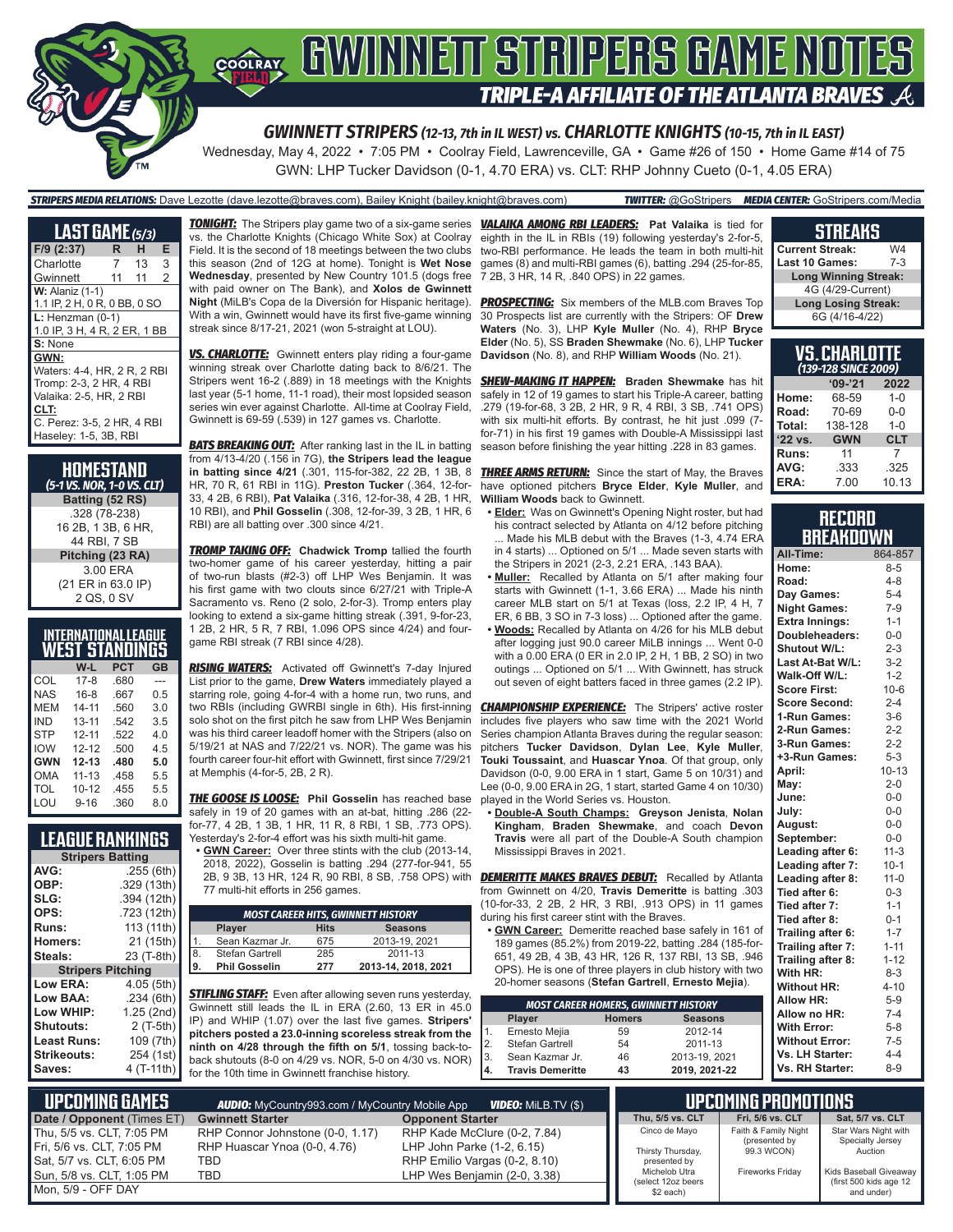



### *WEDNESDAY, MAY 4, 2022 VS. CHARLOTTE*

| <b>MANAGER MATT TUIASOSOPO</b>                                                                                                                                                                                                                                                                                                                                                                                                                                                                                                                                                                                                                                                                                                                                                                                                                                                                                                                                                                                                                                                                                                                                                                                                                                                                                                                                                                                                                                                                                                                                                                                                                                                                                                                                                                                                                                                                                                                                                                                                                                                                                                                                                                                                                                                      | <b>VS.2022 OPPONENTS</b>                                                                                                                                                                                                                                                                                                                                                                                                                                                                                                                                                                                                                                                                                                                                                                                                                                                                                                                                                                                                                                                                                                                                                                                                                                                                                                                                                     |
|-------------------------------------------------------------------------------------------------------------------------------------------------------------------------------------------------------------------------------------------------------------------------------------------------------------------------------------------------------------------------------------------------------------------------------------------------------------------------------------------------------------------------------------------------------------------------------------------------------------------------------------------------------------------------------------------------------------------------------------------------------------------------------------------------------------------------------------------------------------------------------------------------------------------------------------------------------------------------------------------------------------------------------------------------------------------------------------------------------------------------------------------------------------------------------------------------------------------------------------------------------------------------------------------------------------------------------------------------------------------------------------------------------------------------------------------------------------------------------------------------------------------------------------------------------------------------------------------------------------------------------------------------------------------------------------------------------------------------------------------------------------------------------------------------------------------------------------------------------------------------------------------------------------------------------------------------------------------------------------------------------------------------------------------------------------------------------------------------------------------------------------------------------------------------------------------------------------------------------------------------------------------------------------|------------------------------------------------------------------------------------------------------------------------------------------------------------------------------------------------------------------------------------------------------------------------------------------------------------------------------------------------------------------------------------------------------------------------------------------------------------------------------------------------------------------------------------------------------------------------------------------------------------------------------------------------------------------------------------------------------------------------------------------------------------------------------------------------------------------------------------------------------------------------------------------------------------------------------------------------------------------------------------------------------------------------------------------------------------------------------------------------------------------------------------------------------------------------------------------------------------------------------------------------------------------------------------------------------------------------------------------------------------------------------|
| Matt Tuiasosopo is in his second season as the manager of the Stripers in 2022<br>He was named the seventh manager in Gwinnett history on 3/30/21, making him<br>the first former Gwinnett player to manage the club (played OF/1B from 2016-17)<br>In 2021, he guided the Stripers to a 71-58 record (3rd in Triple-A East Southeast<br>Division)  On 5/4/21 at Charlotte, he became the youngest manager in Gwinnett<br>history (34 years, 11 months, 25 days)  From 7/8/21-9/21/21, his Stripers owned<br>the best record in Triple-A Baseball (45-19, .703)  Began his managerial career<br>with Class-A Rome in 2019, earning Atlanta's Bobby Cox Award for Minor League<br>Manager of the Year  Coached at the Braves' Alternate Training Site in 2020.                                                                                                                                                                                                                                                                                                                                                                                                                                                                                                                                                                                                                                                                                                                                                                                                                                                                                                                                                                                                                                                                                                                                                                                                                                                                                                                                                                                                                                                                                                                       | Home<br>Road<br>Total<br>Home<br><b>Total</b><br>Road<br><b>IND</b><br>$0-0$<br><b>BUF</b><br>$0-0$<br>$0-0$<br>$0-0$<br>$0-0$<br>$0-0$<br>LOU<br><b>CLT</b><br>$0-0$<br>$0-0$<br>$1 - 0$<br>$0-0$<br>$1 - 0$<br>$0-0$<br><b>MEM</b><br>$0 - 0$<br>$3-3$<br>$3-3$<br><b>DUR</b><br>$0 - 0$<br>$0-0$<br>$0 - 0$<br><b>NAS</b><br>$0 - 0$<br>$2 - 4$<br><b>JAX</b><br>$1 - 5$<br>$2 - 4$<br>$0-0$<br>$1 - 5$<br>LHV<br>$0 - 0$<br>$0-0$<br>$0 - 0$<br><b>NOR</b><br>$5 - 1$<br>$0-0$<br>$5 - 1$<br><b>WEST</b><br>$1 - 5$<br>$2 - 4$<br>$3 - 3$<br>$5 - 7$<br><b>EAST</b><br>$6-1$<br>$7-6$                                                                                                                                                                                                                                                                                                                                                                                                                                                                                                                                                                                                                                                                                                                                                                                    |
| <b>PCT</b><br>Tuiasosopo's Managerial Career<br>W-L<br><b>Playoffs</b><br><b>Games</b><br>With Gwinnett (2 Seasons):<br>154<br>83-71<br>.539<br>0<br>MiLB Career (3 Seasons):<br>148-145<br>293<br>.505<br>$\mathbf 0$                                                                                                                                                                                                                                                                                                                                                                                                                                                                                                                                                                                                                                                                                                                                                                                                                                                                                                                                                                                                                                                                                                                                                                                                                                                                                                                                                                                                                                                                                                                                                                                                                                                                                                                                                                                                                                                                                                                                                                                                                                                              |                                                                                                                                                                                                                                                                                                                                                                                                                                                                                                                                                                                                                                                                                                                                                                                                                                                                                                                                                                                                                                                                                                                                                                                                                                                                                                                                                                              |
| EJECTIONS (1)<br>Player/Coach<br>Date/Inning<br><b>Umpire</b><br><b>MGR Matt Tuiasosopo</b><br>4/23 at JAX / 6th Inning<br><b>HP Matt Brown</b>                                                                                                                                                                                                                                                                                                                                                                                                                                                                                                                                                                                                                                                                                                                                                                                                                                                                                                                                                                                                                                                                                                                                                                                                                                                                                                                                                                                                                                                                                                                                                                                                                                                                                                                                                                                                                                                                                                                                                                                                                                                                                                                                     | LAST AT-BAT WINS (3)<br>The Stripers are 3-2 (.600) in games decided in the last at-bat in 2022.<br>Date/Opponent<br><b>Score</b><br>Game-Winning Play (*=Walk-Off)<br>4/15 vs. Nashville<br>$2-1$ (8th)<br>Contreras 2-out RBI double<br>4/23 at Jacksonville<br>10-8 (10th)<br>Shewmake scored on error (C Quintana, throwing)<br>4/26 vs. Norfolk<br>7-6 (9th)<br>Valaika 1-out sacrifice fly*                                                                                                                                                                                                                                                                                                                                                                                                                                                                                                                                                                                                                                                                                                                                                                                                                                                                                                                                                                            |
| <b>TEAM DEFENSE (8TH IN INTERNATIONAL LEAGUE)</b><br><b>PCT</b><br>G<br><b>TC</b><br>PO<br><b>DP</b><br><b>TP</b><br>A<br>E.<br>234<br>15<br>.984<br>25<br>911<br>662<br>24<br>0<br>INN.<br>W-L<br><b>SHO</b><br><b>Catchers</b><br><b>SB</b><br>cs<br><b>ATT</b><br><b>PCT</b><br>PB<br>ER<br><b>ERA</b>                                                                                                                                                                                                                                                                                                                                                                                                                                                                                                                                                                                                                                                                                                                                                                                                                                                                                                                                                                                                                                                                                                                                                                                                                                                                                                                                                                                                                                                                                                                                                                                                                                                                                                                                                                                                                                                                                                                                                                           |                                                                                                                                                                                                                                                                                                                                                                                                                                                                                                                                                                                                                                                                                                                                                                                                                                                                                                                                                                                                                                                                                                                                                                                                                                                                                                                                                                              |
| 6<br>$\mathbf 0$<br>6<br>.000<br>27<br>52.0<br>4.67<br>Casteel, Ryan<br>$\mathbf{1}$<br>$2 - 4$<br>$\mathbf{1}$<br>Contreras, William<br>$\mathbf{1}$<br>15<br>.067<br>$\overline{2}$<br>38<br>71.0<br>4.82<br>$4 - 4$<br>$\mathbf 0$<br>14<br>Tromp, Chadwick<br>3<br>.214<br>$\mathbf 0$<br>34<br>97.0<br>3.15<br>$6 - 5$<br>11<br>14<br>$\mathbf{1}$<br>35<br>$\overline{2}$<br>Total:<br>31<br>$\overline{\mathbf{4}}$<br>.114<br>3<br>220.0<br>$12 - 13$<br>99<br>4.05<br>Outfield Assists (6):<br>Dean (5), Tucker (1)<br>Pitcher Pickoffs (4):<br>Kingham (2), Muller (2)<br><b>Catcher Pickoffs (0):</b><br><b>STARTS</b><br><b>By Batting Order</b><br>Gosselin (10), DeShields (8), Acuña Jr. (6), Waters (1)<br>1:<br>Gosselin (8), Shewmake (8), Valaika (4), Tucker (3), Goins (2)<br>2:<br>Demeritte (12), Valaika (7), Tucker (6)<br>3:<br>Contreras (6), Nogowski (6), Valaika (5), H. Perez (4), Tucker (4)<br>4:<br>Contreras (6), Nogowski (5), Y. Gonzalez (4), Valaika (3), Dickerson (2),<br>5:<br>Gosselin (2), Jenista (1), Shewmake (1), Tucker (1)<br>Shewmake (8), Jenista (7), Nogowski (5), Valaika (2), Goins (1), Tromp (1),<br>6:<br>Tucker (1)<br>DeShields (5), Jenista (5), Goins (4), Tromp (4), Casteel (2), Y. Gonzalez (2),<br>7:<br>Nogowski (2), Tucker (1)<br>Goins (6), Casteel (5), Tromp (5), Jenista (4), Y. Gonzalez (3), Nogowski (1),<br>8:<br>Pabst (1)<br>Dean (15), DeShields (4), Goins (3), Y. Gonzalez (2), Tromp (1)<br>9:<br><b>By Position</b><br>Tromp (11), Contreras (8), Casteel (6)<br>C:<br>Nogowski (18), Jenista (4), Casteel (1), Gosselin (1), H. Perez (1)<br>1B:<br>Valaika (11), Goins (9), Gosselin (2), H. Perez (2), Y. Gonzalez (1)<br>2B:<br>Gosselin (10), Y. Gonzalez (9), Valaika (5), Goins (1)<br>3B:<br>SS: Shewmake (17), Goins (6), Valaika (2)<br>LF: Tucker (11), Demeritte (3), Gosselin (3), Jenista (3), DeShields (2), Contreras (1),<br>Dean (1), Nogowski (1)<br>CF: DeShields (14), Dean (10), Waters (1)<br>RF: Demeritte (8), Jenista (7), Acuña Jr. (4), Dean (4), Contreras (1), H. Perez (1)<br>DH: Tucker (5), Gosselin (3), Jenista (3), Valaika (3), Acuña Jr. (2), Contreras (2),<br>Dickerson (2), DeShields (1), Demeritte (1), Y. Gonzalez (1), Nogowski (1),<br>Pabst (1) | <b>GWINNETT PLAYERS USED (39 IN 2022)</b><br>Pitchers (20)<br>Position (19)<br>Alaniz, R.J.<br>Woods, William<br>Acuña Jr., Ronald<br>Waters, Drew<br>Brach, Brad<br>Ynoa, Huascar<br>Casteel, Ryan<br>Brennan, Brandon<br>Contreras, William<br>Burrows, Thomas<br>Dean, Justin<br>Cruz, Jesus<br>Demeritte, Travis<br>Davidson, Tucker<br>DeShields, Delino<br>De La Cruz, Jasseel<br>Dickerson, Alex<br>Elledge, Seth<br>Goins, Ryan<br>Johnstone, Connor<br>Gonzalez, Yariel<br>Kingham, Nolan<br>Gosselin, Phil<br>Lee, Dylan<br>Jenista, Greyson<br>Muller, Kyle<br>Nogowski, John<br>Sittinger, Brandyn<br>Pabst, Arden<br>Stephens, Jackson<br>Perez, Hernan<br>Tonkin, Michael<br>Shewmake, Braden<br>Toussaint, Touki<br>Tromp, Chadwick<br>Vincent, Nick<br>Tucker, Preston<br>Winans, Allan<br>Valaika, Pat<br>Italics = Player no longer in Braves organization<br><b>BASS-LANTA</b><br>Eight players have played for both Gwinnett and Atlanta in 2022 (*=MLB debut):<br>Contreras, William (C)<br>Davidson, Tucker (LHP)<br>Demeritte, Travis (OF)<br>Dickerson, Alex (OF)<br>Muller, Kyle (LHP)<br>Stephens, Jackson (RHP)<br>Woods, William (RHP)*<br>Ynoa, Huascar (RHP)<br><u>ATLANTA BRAVES REHAB ASSIGNMENTS (1 IN 2022)</u><br>Injury (IL Date)<br><b>Rehab Dates</b><br>Player<br>Right ACL Tear (7/11/21)<br>Ronald Acuña Jr. (OF)<br>4/19-4/28 (6G) |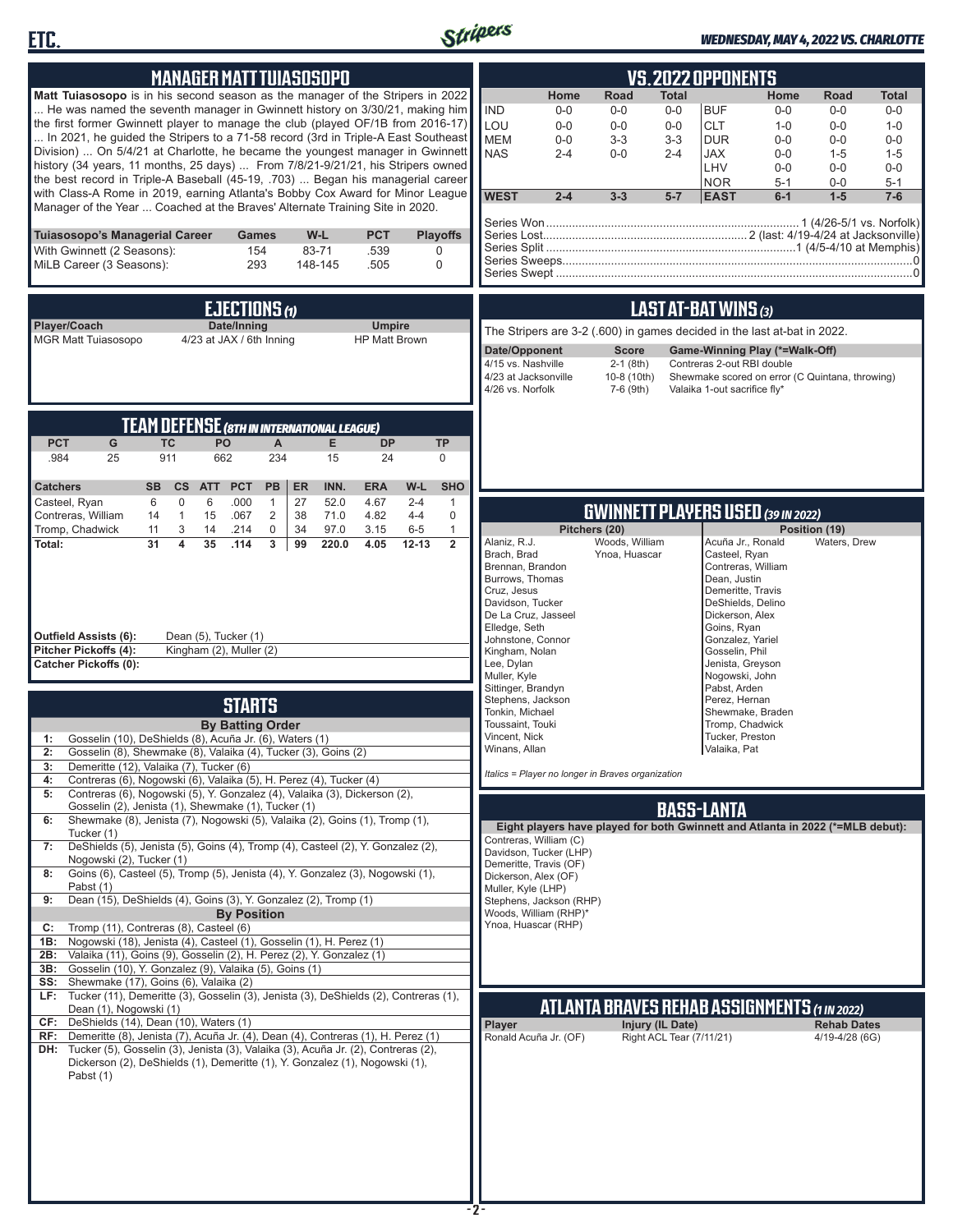# **STARTING PITCHER**



**ON BRAVES 40-MAN ROSTER BIO ON PAGE 38 OF MEDIA GUIDE**

### *WEDNESDAY, MAY 4, 2022 VS. CHARLOTTE*

# **22****TUCKER DAVIDSON**

| B/T: | $\perp$ | <b>BORN:</b> 3/25/96 in Amarillo, TX (age 26)                      |
|------|---------|--------------------------------------------------------------------|
| HT:  | 6-2     | <b>ACQUIRED:</b> Braves' 19th Round Pick in 2016 June draft out of |
| WT:  | 215     | Midland College (Midland, TX).                                     |

*TONIGHT'S START:* **Tucker Davidson** makes his fourth Triple-A start of the year in game two of a six-game series vs. the Charlotte Knights

- **• GWN Career:** Makes his 12th career start with Gwinnett ... Is 3-4 with a 2.67 ERA (17 ER in 57.1 IP), 1.12 WHIP, .215 BAA, 20 walks, and 59 strikeouts since 2019.
- **• At Coolray Field:** Makes his seventh career home start for the Stripers ... Is 2-3 with a 3.48 ERA (12 ER in 31.0 IP), 1.23 WHIP, .243 BAA, 10 walks, and 30 strikeouts. **• Last Win:** Is seeking his first win at any level since 5/12/21 with Gwinnett vs.
- Louisville (7.0 IP, 4 H, 0 R, 1 BB, 8 SO in 5-0 victory).

*PROSPECTING:* Davidson is currently ranked the Atlanta Braves' No. 8 prospect by MLB.com. He is the third-highest ranked pitching prospect on Gwinnett's active roster, behind LHP **Kyle Muller** (No. 4) and RHP **Bryce Elder** (No. 5)

*2022 WITH ATLANTA:* Made the Atlanta Braves' Opening Day roster for the first time in his career ... Pitched once in relief, 4/11 vs. Washington (2.2 IP, 5 H, 5 ER, 1 HB, 2 BB, 2 SO in 11-2 loss) ... Optioned to Gwinnett on 4/12.

*2022 SPRING TRAINING:* Appeared in two Spring Training games (1 start) for Atlanta, going 0-0 with a 3.60 ERA (2 ER in 5.0 IP), 0.80 WHIP, and .211 BAA.

*2021 REGULAR SEASON:* Over three stints with Gwinnett, went 2-2 with a 1.17 ERA and .141 BAA in four starts ... Opened with the Stripers, going 2-0 with a 0.64 ERA in two starts from 5/7-5/12 ... Recalled by Atlanta on 5/17 and made his second career MLB start on 5/18 vs. the New York Mets (ND, 6.0 IP, 5 H, 3 ER, 1 BB, 5 SO) ... Optioned back to Gwinnett on 5/19 ... Made one start on 5/23 at Nashville before being recalled again on 6/3 ... In three June starts for Atlanta, went 0-0 with a 3.21 ERA ... Did not allow a run over 11.2 innings from 6/3-6/9 ... Placed on the Braves' 10-day Injured List on 6/16 (left forearm inflammation) ... Transferred to the 60-day IL on 6/24 ... Joined Gwinnett on a rehab assignment on 10/3 and started the Stripers' season finale vs. Jacksonville (loss, 3.0 IP, 3 H, 1 ER, 1 BB, 5 SO in 4-0 loss).

*2021 POSTSEASON:* Added to Atlanta's World Series roster (replacing injured RHP **Charlie Morton**) on 10/27 ... Started Game 5 vs. Houston on 10/31/21, his MLB Postseason debut (ND, 2.0 IP, 2 H, 4 R, 2 ER, 3 BB, 1 SO) ... Exited with a 4-2 lead, but the Braves went on to lose 9-5 to send the Series back to Houston.

| <b>DAVIDSON'S 2022 STATS</b> |         |            |       |      |     |           |           |           |            |
|------------------------------|---------|------------|-------|------|-----|-----------|-----------|-----------|------------|
| Team                         | W-L     | <b>ERA</b> | G/GS  | ΙP   | ER  | <b>HR</b> | <b>BB</b> | <b>SO</b> | <b>BAA</b> |
| <b>ATLANTA (MLB)</b>         | $0 - 0$ | 16.88      | 1/0   | 2.2  | 5   |           |           |           | .385       |
| Gwinnett (AAA)               | $0 - 1$ | 4.70       | 3/3   | 15.1 |     | ຊ         | 6         | 19        | .228       |
| MiLB Career:                 | 22-27   | 2.83       | 98/69 | 4192 | 132 | 20        | 157       | 413       | .246       |
| MLB Career:                  | $0 - 1$ | 5.55       | 6/5   | 24 1 | 15  | 4         | 14        | 22        | 242        |

| DAVIDSON'S 2022 SPLITS (WITH GWINNETT) |                       |                  |                      |  |  |  |  |  |  |  |
|----------------------------------------|-----------------------|------------------|----------------------|--|--|--|--|--|--|--|
| Home:                                  | 0-1, 4.91 ERA (2G)    | Road:            | $0-0, 4.15$ ERA (1G) |  |  |  |  |  |  |  |
| Day:                                   | $0-0, - -$ ERA $(0G)$ | Night:           | 0-1, 4.70 ERA (3G)   |  |  |  |  |  |  |  |
| Starter:                               | 0-1, 4.70 ERA (3G)    | <b>Reliever:</b> | 0-0, -.-- ERA (0G)   |  |  |  |  |  |  |  |
| I Vs. LHB:                             | .182 BAA, 1 HR        | Vs. RHB:         | .257 BAA, 2 HR       |  |  |  |  |  |  |  |

| DAVIDSON VS. CHARLOTTE |         |                          |   |    |     |   |    |           |           |           |
|------------------------|---------|--------------------------|---|----|-----|---|----|-----------|-----------|-----------|
|                        | W-L     | ERA                      | G | GS | IP  | н | ER | <b>HR</b> | <b>BB</b> | <b>SO</b> |
| 2021:                  | $1 - 0$ | 1.29                     |   |    | 7.0 |   |    |           |           | 6         |
| 2022:                  | $0 - 0$ | $\overline{\phantom{a}}$ |   |    | 0.0 |   |    |           |           | 0         |
| Career:                | $1 - 0$ | 1.29                     |   |    | 7 N |   |    |           |           | 6         |

| <b>DAVIDSON'S HIGHS &amp; LOWS</b> |                    |                                      |  |  |  |  |  |  |
|------------------------------------|--------------------|--------------------------------------|--|--|--|--|--|--|
|                                    | <b>Season</b>      | Career (MiLB and MLB)                |  |  |  |  |  |  |
| IP:                                | 6.2 (4/28 vs. NOR) | 8.0 (2x, last: 7/18/19, MIS vs. PNS) |  |  |  |  |  |  |
| $\vert$ so:                        | 9 (4/28 vs. NOR)   | 10 (6/13/19, MIS vs. MOB)            |  |  |  |  |  |  |
| BB:                                | 3 (4/22 at JAX)    | 6 (8/3/18, FLA at FTM)               |  |  |  |  |  |  |
| lн:                                | 6 (4/16 vs. NAS)   | 10 (7/17/18, FLA at DUN)             |  |  |  |  |  |  |
| <b>IER:</b>                        | 5 (4/11 vs. WAS)   | 8 (7/24/18, FLA vs. CHA)             |  |  |  |  |  |  |
| Low-Hit CG:                        | None               | None                                 |  |  |  |  |  |  |
| Low-ER CG:                         | None               | None                                 |  |  |  |  |  |  |

#### *DAVIDSON'S CAREER ACCOLADES*

**2019:** Southern League Midseason All-Star ... Southern League Postseason All-Star ... Double-A Mississippi co-Pitcher of the Year ... *Baseball America* Double-A All-Star ... MiLB.com Atlanta Braves Organization All-Star ... **2021:** World Series Champion.

|             | DAVIDSON'S 2022 STARTS (ALL LEVELS) |           |           |     |  |             |  |  |  |       |           |                       |         |                                             |
|-------------|-------------------------------------|-----------|-----------|-----|--|-------------|--|--|--|-------|-----------|-----------------------|---------|---------------------------------------------|
| <b>Team</b> | Date/Opp.                           | Result    | <b>IP</b> | HR. |  | ER HR BB SO |  |  |  | NP-S  | Catcher   | Opp. Starter          | Final   | <b>Notes</b>                                |
| <b>GWN</b>  | 4/16 vs. NAS                        | $10-1416$ |           |     |  |             |  |  |  | 74-43 | Contreras | Ethan Small           | L. 10-0 | First time allowing 2 HR in Triple-A start. |
| <b>GWN</b>  | 4/22 at JAX                         | ND.       | 41        |     |  |             |  |  |  | 73-43 | Tromp     | <b>Brvan Mitchell</b> | $L.3-2$ | Allowed tying HR to Norel Gonzalez in 5th.  |
| GWN         | 4/28 vs. NOR                        | <b>ND</b> | 62        |     |  |             |  |  |  | 88-57 | Tromp     | Denvi Reves           | L. 6-3  | Stripers led 3-0 after 6th inning.          |
|             |                                     |           |           |     |  |             |  |  |  |       |           |                       |         |                                             |

|                     | <b>STRIPERS STARTING PITCHERS (10 IN 2022)</b> |            |           |    |           |                             |                            |                                                     |  |  |
|---------------------|------------------------------------------------|------------|-----------|----|-----------|-----------------------------|----------------------------|-----------------------------------------------------|--|--|
| <b>Pitcher</b>      | W-L                                            | <b>ERA</b> | <b>GS</b> | QS |           | <b>Team W-L Run Support</b> | <b>Last Gwinnett Start</b> | <b>Final Line</b>                                   |  |  |
| Davidson, Tucker    | $0 - 1$                                        | 4.70       |           |    | $0 - 3$   | 1.67 RPG (5 Tot.)           | 4/28 vs. NOR (ND)          | 6.2 IP, 3 H, 3 R, 3 ER, 1 HB, 1 BB, 9 SO (88p/57s)  |  |  |
| De La Cruz, Jasseel | $0 - 2$                                        | 9.72       |           |    | $1 - 3$   | 1.75 RPG (7 Tot.)           | 4/26 vs. NOR (ND)          | 0.2 IP, 2 H, 2 R, 2 ER, 3 BB, 0 SO (34p/15s)        |  |  |
| Johnstone, Connor   | $0-0$                                          | 0.00       |           | O  | $1 - 1$   | 1.00 RPG (2 Tot.)           | 4/29 vs. NOR (ND)          | 4.0 IP, 4 H, 0 R, 1 BB, 2 SO (49p/33s)              |  |  |
| Kingham, Nolan      | $0-0$                                          | 0.00       |           |    | $1 - 0$   | 4.00 RPG (4 Tot.)           | 4/30 vs. NOR (ND)          | 4.0 IP, 1 H, 0 R, 1 BB, 2 SO (42p/26s)              |  |  |
| Muller, Kyle        | $1 - 1$                                        | 3.66       |           |    | $2 - 2$   | 2.25 RPG (9 Tot.)           | 4/23 at JAX (ND)           | 4.0 IP, 5 H, 3 R, 3 ER, 4 BB, 8 SO (85p/47s)        |  |  |
| Stephens, Jackson   | $1 - 0$                                        | 3.00       |           |    | $1 - 0$   | 4.00 RPG (4 Tot.)           | 4/7 at MEM (W)             | 6.0 IP, 4 H, 2 R, 2 ER, 0 BB, 7 SO (71p/52s)        |  |  |
| Toussaint, Touki    | $1 - 0$                                        | 5.40       | 4         |    | $4 - 0$   | 5.00 RPG (20 Tot.)          | 5/3 vs. CLT (ND)           | 4.2 IP, 10 H, 7 R, 7 ER, 1 BB, 8 SO, 2 HR (94p/59s) |  |  |
| Vincent, Nick       | $0-0$                                          | 0.00       |           |    | 1-0       | $0.00$ RPG $(0$ Tot.)       | 4/15 vs. NAS (ND)          | 2.0 IP, 1 H, 0 R, 1 BB, 4 SO (41p/25s)              |  |  |
| Winans, Allan       | $0 - 1$                                        | 6.55       | 3         |    | $0 - 3$   | 2.67 RPG (8 Tot.)           | 4/20 at JAX $(L)$          | 2.1 IP, 4 H, 6 R, 6 ER, 2 BB, 3 SO, 2 HR (59p/35s)  |  |  |
| Ynoa, Huascar       | $1 - 0$                                        | 3.09       |           |    | $1 - 1$   | 3.50 RPG (7 Tot.)           | 5/1 vs. NOR (W)            | 6.0 IP, 3 H, 1 R, 1 ER, 2 BB, 6 SO (89p/56s)        |  |  |
| Total:              | $4 - 5$                                        | 4.27       | 25        | 4  | $12 - 13$ | 2.64 RPG (66 Tot.)          |                            |                                                     |  |  |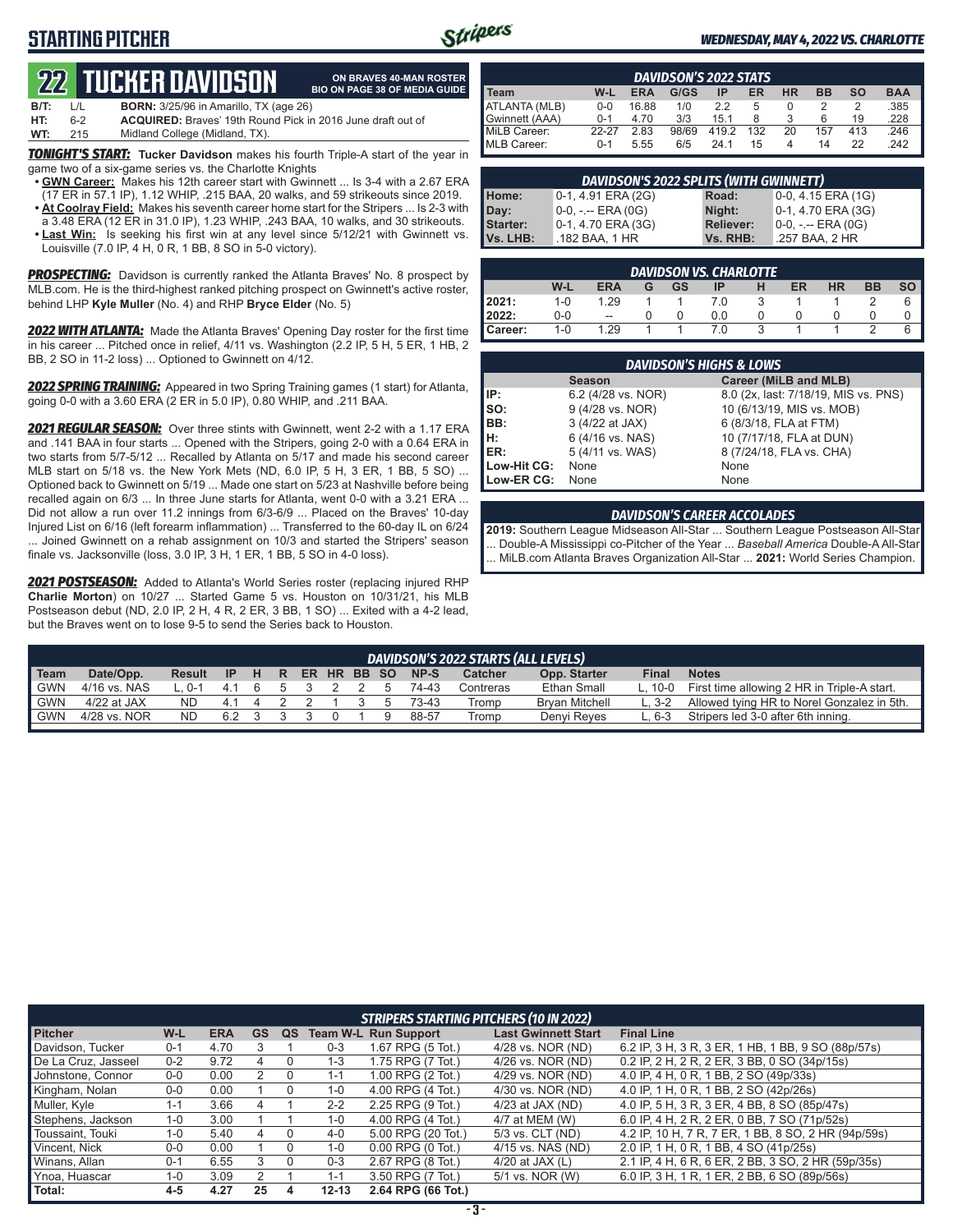### **BULLPEN**



#### *WEDNESDAY, MAY 4, 2022 VS. CHARLOTTE*

|            | <b>STRIPERS PITCHING BREAKDOWN</b>                                                  |            |       |     |    |           |           |           |            |  |  |
|------------|-------------------------------------------------------------------------------------|------------|-------|-----|----|-----------|-----------|-----------|------------|--|--|
|            | W-L                                                                                 | <b>ERA</b> | IP    | R   | ER | <b>HR</b> | <b>BB</b> | <b>SO</b> | <b>BAA</b> |  |  |
| Starters:  | $4 - 5$                                                                             | 4.27       | 105.1 | 55  | 50 | 11        | 46        | 115       | .235       |  |  |
| Relievers: | $8 - 8$                                                                             | 3.92       | 114.2 | 54  | 50 | 14        | 36        | 139       | .232       |  |  |
| l Total:   | $12 - 13$                                                                           | 4.05       | 220.0 | 109 | 99 | 25        | 82        | 254       | .234       |  |  |
|            | <b>Holds: 10</b><br><b>IR/Scored:</b> 31/4 (12.9%)<br><b>Saves/Opp:</b> 4/9 (44.4%) |            |       |     |    |           |           |           |            |  |  |
|            | <b>SO/9.0 IP Ratio: 10.39</b><br><b>BB/9.0 IP Ratio: 3.35</b><br>CG/SHO: 0/0        |            |       |     |    |           |           |           |            |  |  |

# **32 R.J. ALANIZ** *- RHP - 30 YRS - McALLEN, TX*

*RELIEF W/GWN:*1-1, 3.48 ERA in 8G *START W/GWN:*0-0, -.-- ERA in 0G *GF:*4 *HOLDS:*0 *SAVES:*1/1 *IR/SCORED:*2/0 *SCORELESS STREAK:*1G (1.1 IP)

*LAST OUTING:*5/3 vs. CLT (win, 1.1 IP, 2 H, 0 R, 0 BB, 0 SO, 20p/15s)

- **• 2022: 4/7 at MEM:** Earned a save in his Gwinnett debut (1.0 IP, 0 H, 0 R, 1 SO), finishing off a 5-2 win ... **5/3 vs. CLT:** Notched 50th career MiLB win and 1st with Gwinnett (1.1 IP, 2 H in 11-7 win).
- **• 2022 Spring Training:** 0-0, 9.00 ERA, .400 BAA in 1G with Atlanta.
- **• 2021:** Pitched for both Triple-A Louisville (1-3, 3.46 ERA, .286 BAA, 1 SV in 33G) and Cincinnati (0-0, 3.38 ERA, .111 BAA in 3G).
- **• Triple-A Stops:** Prior to joining Gwinnett, has pitched for Toledo (DET) from 2016- 17, Durham (TB) in 2018, Tacoma (SEA) in 2019, and Louisville (CIN) from 2019- 21 ... Was a part of Durham's Governors' Cup championship team in 2018.
- **• MLB Career:** 1-0, 8.35 ERA, .278 BAA, 0 SV in 15G (0 starts) with Seattle (2019) and Cincinnati (2019, 2021).
- **• Acquired:** MiLB FA (3/20/22) ... Originally signed by the Houston Astros as a nondrafted free agent (8/14/09).

# **53 BRAD BRACH** *- RHP - 36 YRS - FREEHOLD, NJ*

- *RELIEF W/GWN:*2-0, 1.69 ERA in 8G *START W/GWN:*0-0, -.-- ERA in 0G
- *GF:*5 *HOLDS:*0 *SAVES:*1/1 *IR/SCORED:*2/0 *SCORELESS STREAK:*5G (7.2 IP) *LAST OUTING:*5/1 vs. NOR (1.0 IP, 0 H, 0 R, 0 BB, 1 SO, 11p/7s)
- **• 2022: 4/12 vs. NAS:** On his 36th birthday, earned 1st save with Gwinnett, closing out 4-3 win (1.0 IP, 3 H, 2 ER, 1 BB) ... **4/23 at JAX:** Pitched scoreless 9th and 10th innings (2.0 IP, 1 H, 0 R, 1 SO) for his 2nd win in 10-8 victory.
- **• 2022 Spring Training:** 1-0, 0.00 ERA, .250 BAA in 1G with Atlanta.
- **• 2021:** In 35G with Cincinnati, was 1-2 with a 6.30 ERA, .254 BAA, and 1 save ... Also logged 8G with Triple-A Louisville (0-0, 0.00 ERA, 0 ER in 8.2 IP, 15 SO).
- **• Triple-A Stops:** Prior to joining Gwinnett, has pitched for Tucson (SD) from 2011- 13, Norfolk (BAL) in 2014, and Louisville (CIN) in 2021.
- **• MLB Career:** 38-29, 3.55 ERA, .232 BAA, 34 SV in 531G (0 starts) with San Diego (2011-13), Baltimore (2014-18), Atlanta (2018), Chicago Cubs (2019), New York Mets (2019-20), and Cincinnati (2021) ... Pitched in the MLB Postseason for Baltimore (2014, 2016) and Atlanta (2018).
- **• Acquired:** MiLB FA (3/19/22) ... Originally the San Diego Padres' 42nd-round pick in 2008 out of Monmouth University (West Long Branch, NJ).

### **57 BRANDON BRENNAN** *- RHP - 30 YRS - MISSION VIEJO, CA*

*RELIEF W/GWN:*0-1, 12.46 ERA in 8G *START W/GWN:*0-0, -.-- ERA in 0G

*GF:*0 *HOLDS:*1 *SAVES:*0/0 *IR/SCORED:*0/0 *SCORELESS STREAK:*3G (4.0 IP)

- *LAST OUTING:*5/1 vs. NOR (1.0 IP, 2 H, 0 R, 0 BB,3 SO, 20p/15s)
- **• 2022 Spring Training:** 0-0, 20.25 ERA, .429 BAA in 2G with Atlanta.
- **• 2021:** Made 32 relief appearances with Triple-A Worcester (Red Sox), going 1-2 with a 5.97 ERA, .293 BAA, and 1 save (1-for-4) ... Also made 1 MLB appearance with Boston, tossing 3.0 scoreless IP on 6/12 vs. Toronto.
- **• Triple-A Stops:** Prior to joining Gwinnett, has pitched for Charlotte (CWS) from 2017-18, Tacoma (SEA) in 2019, and Worcester (BOS) in 2021.
- **• MLB Career:** 3-6, 4.21 ERA, .214 BAA, 0 SV in 55G (0 starts) with Seattle (2019- 20) and Boston (2021).
- **• Acquired:** MiLB FA (3/10/22) ... Originally the Chicago White Sox' 4th-round pick in 2012 out of Orange Coast College (Costa Mesa, CA).

# **49 THOMAS BURROWS** *- LHP - 27 YRS - FLORENCE, AL*

- *RELIEF W/GWN:*2-0, 3.00 ERA in 8G *START W/GWN:*0-0, -.-- ERA in 0G *GF:*0 *HOLDS:*2 *SAVES:*0/2 *IR/SCORED:*6/0 *SCORELESS STREAK:*4G (4.2 IP) *LAST OUTING:*4/30 vs. NOR (win, 2.0 IP, 1 H, 0 R, 0 BB, 0 SO, 27p/18s)
- **• 2022: 4/6 at MEM:** Struck out his lone batter faced (Nolan Gorman), stranding 3 inherited runners and earning his first win of the year ... **4/30 vs. NOR:** Picked up 2nd win, logging 2.0 IP (1 H, 0 R) in combined 6-hit shutout (won 5-0).
- **• GWN Career:** 6-2, 3.50 ERA (36 ER in 92.2 IP), 6 SV in 70G (1 start) since 2019.
- **• 2022 Spring Training:** 0-0, 0.00 ERA, .000 BAA in 1G with Atlanta.
- **• 2021:** Spent entire year with Gwinnett, going 3-1 with a 2.64 ERA, .176 BAA, and 0 saves (0-for-1) in 35G (1 start) ... Led team in relief strikeouts (65).
- **• MLB Career:** Has yet to make his Major League debut.
- **• Acquired:** Via trade with Seattle (1/11/17) ... Originally the Seattle Mariners' 4thround pick in 2016 out of the University of Alabama.

| <b>PITCHING SPLITS</b> |            |           |            | <b>PITCHING BY MONTH</b> |            |           |           |           |            |  |  |
|------------------------|------------|-----------|------------|--------------------------|------------|-----------|-----------|-----------|------------|--|--|
|                        | <b>BAA</b> | <b>HR</b> |            | W-L                      | <b>ERA</b> | <b>HR</b> | <b>BB</b> | <b>SO</b> | <b>BAA</b> |  |  |
| Vs. LHB:               | .269       | 10        | April:     | $10 - 13$                | 4.01       | 23        | 77        | 228       | 230        |  |  |
| Vs. RHB:               | .208       | 15        | May:       | 2-0                      | 4.50       | 2         | 5         | 26        | .270       |  |  |
| <b>Bases Empty:</b>    | .216       | 12        | June:      | 0-0                      |            |           | U         | 0         |            |  |  |
| <b>Runners On:</b>     | .257       | 13        | July:      | $0 - 0$                  |            |           | U         | 0         |            |  |  |
| <b>RISP:</b>           | .260       | 12        | August:    | $0 - 0$                  |            |           | 0         | 0         |            |  |  |
| Loaded:                | .333       | 0         | September: | $0 - 0$                  |            |           | 0         | 0         |            |  |  |

# **48 JESUS CRUZ** *- RHP - 27 YRS - SALINAS DE HIDALGO, MEXICO*

|  | <b>RELIEF W/GWN: 0-0. 2.70 ERA in 5G</b> |  | <b>START W/GWN: 0-0, -.-- ERA in 0G/</b>                                      |  |
|--|------------------------------------------|--|-------------------------------------------------------------------------------|--|
|  |                                          |  | <b>GF: 2 HOLDS: 0 SAVES: 0/0 IR/SCORED: 7/3 SCORELESS STREAK: 2G (3.0 IP)</b> |  |

*LAST OUTING:*5/3 vs. CLT (1.0 IP, 1 H, 0 R, 0 BB, 3 SO, 13p/13s)

- **• 2022 Spring Training:** Did not pitch in St. Louis's Major League camp ... Released by the Cardinals on 3/30.
- **• 2021:** Logged 37 relief appearances with Triple-A Memphis, going 0-3 with a 3.06 ERA, .223 BAA, and 3 SV (3-for-5) ... Pitched for Aguilas de Mexicali in the Mexican Pacific Winter League (0-1, 2.66 ERA in 21G).
- **• Triple-A Stops:** Prior to joining Gwinnett, pitched for Memphis (STL) in 2019 and 2021 ... Combined to go 6-10 with a 5.42 ERA, .246 BAA, and 3 SV in 100G.
- **• MLB Career:** 0-0, 18.00 ERA, .600 BAA, 0 SV in 1G (0 starts) with St. Louis (2020). **• Acquired:** MiLB FA (4/6/22) ... Originally signed by the St. Louis Cardinals as a
- non-drafted free agent (7/2/17).

# **60 JASSEEL DE LA CRUZ** *- RHP - 24 YRS - HATO MAYOR, D.R.*

| _________ |                                   |                                                                               | the contract of the contract of the contract of the contract of the contract of the contract of the contract of |                                         |
|-----------|-----------------------------------|-------------------------------------------------------------------------------|-----------------------------------------------------------------------------------------------------------------|-----------------------------------------|
|           | RELIEF W/GWN: 0-0, 9.00 ERA in 1G |                                                                               |                                                                                                                 | <b>START W/GWN: 0-2, 9.72 ERA in 4G</b> |
| GF: 1     |                                   | <b>HOLDS: 0 SAVES: 0/0 IR/SCORED: 0/0 SCORELESS STREAK: -5G (13 R, 10 ER)</b> |                                                                                                                 |                                         |
|           |                                   | $1467.017016.511.110D(4.010.011.4D.4ED.4DD.0.00.00.140.1$                     |                                                                                                                 |                                         |

- *LAST OUTING:*5/1 vs. NOR (1.0 IP, 2 H, 1 R, 1 ER, 1 BB, 2 SO, 32p/18s) **• 2022:** Was on Gwinnett's Opening Night roster for the 2nd straight season ...
- Opened the year in the rotation (0-2, 9.72 ERA in 4 starts from 4/9-4/26). **• 2022 Spring Training:** 0-0, 9.00 ERA (1 ER in 1.0 IP), 1 SV in 1G with Atlanta.
- **• 2021:** Made his Triple-A debut with the Stripers, going 1-3 with a 7.03 ERA, 1.70 WHIP, and .278 BAA in 20G (15 starts) ... Was on the 7-day IL from 8/16-9/15.
- **• GWN Career:** 1-5, 7.40 ERA (54 ER in 65.2 IP), 0 SV in 25G (19 starts) since 2021.
- **• MLB Career:** Has yet to debut in the Majors despite recalls in 2020 and 2021.
- **• Acquired:** MiLB FA (3/13/22) ... Originally signed by the Atlanta Braves as a NDFA (6/1/15) ... Non-tendered and elected free agency (11/30/21).
- **• Accolades:** Won FSL Pitcher of the Week award on 5/19/19 after throwing the first no-hitter in Florida Fire Frogs history on 5/18/19 vs. Jupiter (9.0 IP, 2 BB, 4 SO).

### **55 SETH ELLEDGE** *- RHP - 25 YRS - DALLAS, TX*

*RELIEF W/GWN:*1-1, 2.79 ERA in 7G *START W/GWN:*0-0, -.-- ERA in 0G *GF:*1 *HOLDS:*1 *SAVES:*0/0 *IR/SCORED:*2/0 *SCORELESS STREAK:*2G (4.0 IP)

- *LAST OUTING:*5/3 vs. CLT (2.0 IP, 0 H, 0 R, 1 BB, 3 SO, 32p/19s) **• 2022: 4/29 vs. NOR:** Earned first win with Gwinnett, tossing 2.0 IP (0 H, 0 R, 0 BB,
- 4 SO) as part of combined 4-hit shutout in 8-0 victory.
- **• 2022 Spring Training:** Did not pitch for an MLB team this Spring.
- **• 2021:** Pitched for both Triple-A Memphis (2-2, 6.56 ERA, .299 BAA, 2 SV in 30G) and St. Louis (0-0, 4.63 ERA, .302 BAA, 0 SV in 11G).
- **• Triple-A Stops:** Prior to joining Gwinnett, has pitched for Memphis (STL) from 2019-21 (5-3, 5.66 ERA, .270 BAA, 2 SV in 51G) ... Also appeared for the Redbirds in the 2018 PCL Playoffs (0-0, 0.00 ERA in 1G).
- **• MLB Career:** 1-0, 4.63 ERA, .282 BAA, 0 SV in 23G with St. Louis (2020-21).
- **• Acquired:** MiLB FA (3/30/22) ... Originally the Seattle Mariners' 4th-round pick in 2017 out of Dallas Baptist University (TX).

# **39 NOLAN KINGHAM** *- RHP - 25 YRS - LAS VEGAS, NV*

| <b>RELIEF W/GWN: 0-0, 1.54 ERA in 6G</b> | <b>START W/GWN: 0-0.0.00 ERA in 1G</b>                                                          |
|------------------------------------------|-------------------------------------------------------------------------------------------------|
| GF: 0                                    | HOLDS: 0 SAVES: 0/0 IR/SCORED: 6/0 SCORELESS STREAK: 1G (4.0 IP)                                |
|                                          | LACT OUTSING $A/20 \dots A/20$ $(1.1 - 1.100A)$ $A/2$ $B/4$ $D/2$ $A/2$ $D/2$ $A/2$ $D/2$ $A/2$ |

- *LAST OUTING:*4/30 vs. NOR (start, ND, 4.0 IP, 1 H, 0 R, 1 BB, 2 SO, 42p/26s) **• 2022: 4/5-4/20:** Opened season with 5 consecutive scoreless outings, totaling 9.1 IP (3 H, 1 BB, 8 SO, .103 BAA) ... **4/30 vs. NOR:** Made spot start, pitching 4.0 innings (1 H, 1 BB, 2 SO) in combined 6-hit shutout (won 5-0).
- **• GWN Career:** 0-5, 7.00 ERA (35 ER in 45.0 IP), 0 SV in 14G (7 starts) since 2021.
- **• 2022 Spring Training:** 0-0, 0.00 ERA, .000 BAA, 1 SV in 1G with Atlanta.
- **• 2021:** Pitched for both Double-A Mississippi (6-1, 2.08 ERA, .225 BAA, 2 SV in 12G) and Gwinnett (0-5, 10.13 ERA, .365 BAA in 7G) ... Named Double-A South Pitcher of the Month for June (3-0, 0.83 ERA, 0.83 WHIP, .193 BAA in 5 starts) ... Served as the M-Braves' closer during the Double-A South Championship Series, going 3-for-3 in save chances (2.1 IP, 1 H, 0 R, 0 BB, 2 SO) ... Got the final 3 outs of Mississippi's 2-1 win over Montgomery in Game 5, clinching the title.
- **• MLB Career:** Has yet to make his Major League debut.
- **• Acquired:** Braves' 12th-round pick in 2018 out of the University of Texas.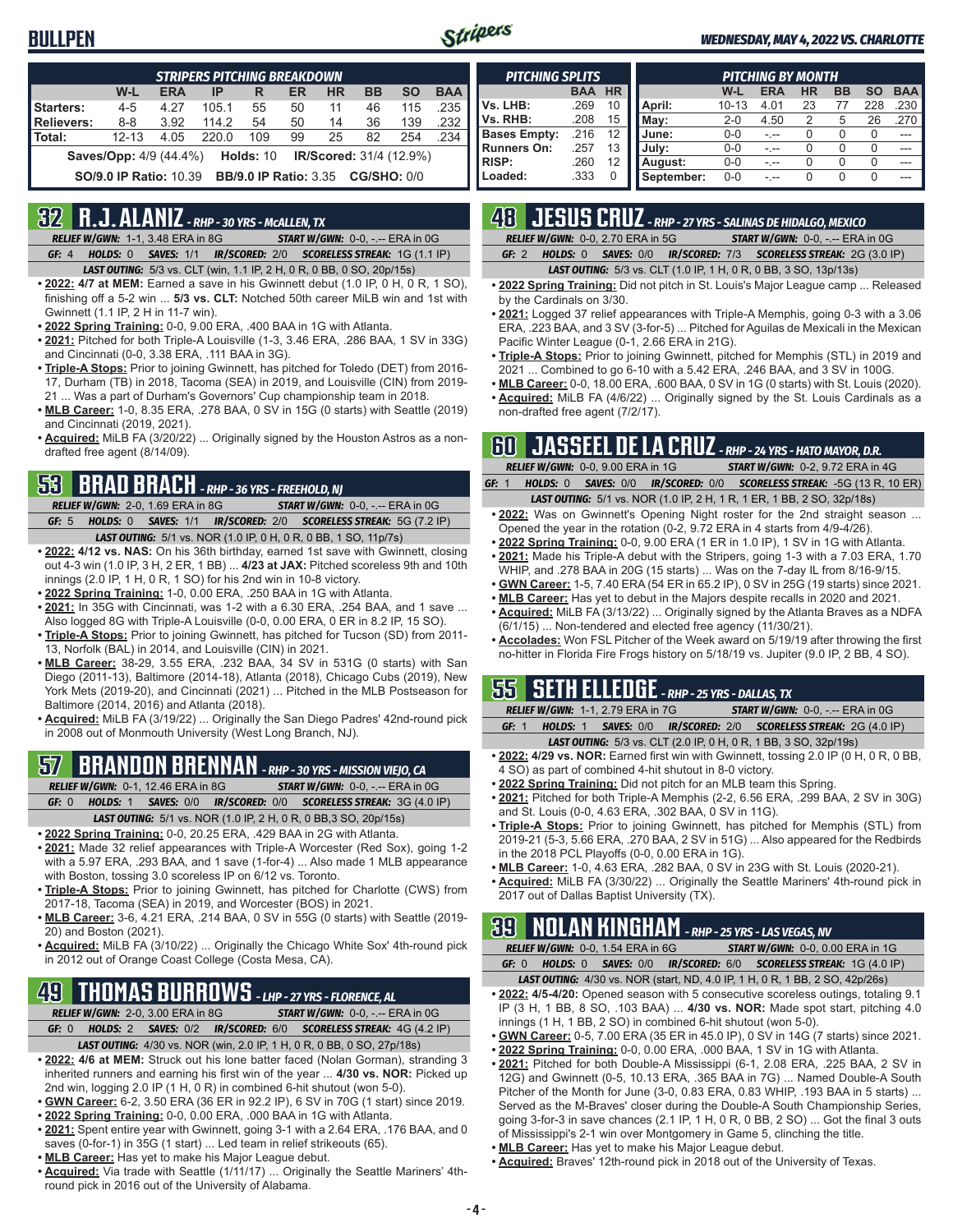## **BULLPEN**

# **58 DYLAN LEE** *- LHP - 27 YRS - DINUBA, CA*

*RELIEF W/GWN:*0-1, 2.08 ERA in 8G *START W/GWN:*0-0, -.-- ERA in 0G *GF:*3 *HOLDS:*1 *SAVES:*0/0 *IR/SCORED:*2/0 *SCORELESS STREAK:*2G (2.0 IP)

*LAST OUTING:*4/30 vs. NOR (1.0 IP, 2 H, 0 R, 0 BB, 1 SO, 14p/13s) **• 2022 w/ATL:** Recalled by the Braves on 4/19, did not pitch (optioned on 4/20).

- **• GWN Career:** 5-2, 1.63 ERA (10 ER in 55.1 IP), 1 SV in 43G since 2021.
- **• 2022 Spring Training:** 0-0, 9.00 ERA, .357 BAA in 3G with Atlanta.
- **• 2021 w/GWN:** Named Stripers' Most Outstanding Reliever (5-1, 1.54 ERA, .176
- BAA, 1 SV in 35G) ... Led GWN relievers (min. 30.0 IP) in BAA, ranked 2nd in ERA. **• 2021 w/ATL:** Made his MLB debut with the Braves, logging 2G in relief in October (0-0, 9.00 ERA, .333 BAA) ... Also made his MLB Postseason debut (0-0, 6.00 ERA, .286 BAA in 3G, 1 start) ... Started Game 4 of the World Series vs. Houston on 10/30 (ND, 0.1 IP, 1 H, 1 ER, 2 BB, 1 SO), becoming the 1st pitcher in MLB history to make his 1st career start in the World Series.
- **• MLB Career:** 0-0, 9.00 ERA, .333 BAA, 0 SV in 2G (0 starts) with Atlanta (2021). **• Acquired:** MiLB FA (4/15/21) ... Originally the Miami Marlins' 10th-round pick in 2016 out of Fresno State University.

# **56 BRANDYN SITTINGER** *- LHP - 27 YRS - ELYRIA, OH*

*RELIEF W/GWN:*1-2, 6.75 ERA in 8G *START W/GWN:*0-0, -.-- ERA in 0G *GF:*1 *HOLDS:*1 *SAVES:*0/1 *IR/SCORED:*1/1 *SCORELESS STREAK:*1G (1.0 IP)

- *LAST OUTING:*4/30 vs. NOR (1.0 IP, 0 H, 0 R, 0 BB, 2 SO, 14p/10s)
- **• 2022: 4/12 vs. NAS:** Earned his first win with Gwinnett (2.0 IP, 2 H, 0 R in 4-3 win) ...**4/12-4/19:** Had 3 straight 2.0-inning scoreless outings (6.0 IP, 5 H, 2 BB, 7 SO). **• 2022 Spring Training:** 0-0, 11.57 ERA, .333 BAA in 3G with Atlanta.
- **• 2021:** Split time between Double-A Amarillo (0-1, 3.94 ERA, .196 BAA, 1 SV in 12G) and Triple-A Reno (1-1, 4.24 ERA, .209 BAA, 4 SV in 23G) of the Arizona organization ... Also made his MLB debut (0-1, 7.71 ERA, .294 BAA, 0 SV in 5G).
- **• Triple-A Stops:** Prior to joining Gwinnett, had only pitched with Reno in 2021.
- **• MLB Career:** 0-1, 7.71 ERA, .294 BAA, 0 SV in 5G (0 starts) with Arizona (2021).
- **• Acquired:** MiLB FA (2/20/22) ... Originally the Detroit Tigers' 17th-round pick in 2016 out of Ashland University (Ashland, OH).

# **59 MICHAEL TONKIN** *- RHP - 32 YRS - GLENDALE, CA*

*RELIEF W/GWN:*1-0, 4.05 ERA in 7G *START W/GWN:*0-0, -.-- ERA in 0G *GF:*6 *HOLDS:*0 *SAVES:*2/3 *IR/SCORED:*0/0 *SCORELESS STREAK:*1G (1.0 IP)

*LAST OUTING:*4/30 vs. NOR (1.0 IP, 2 H, 0 R, 0 BB, 2 SO, 18p/14s)

- **• IL Leaderboard:** Entering 5/4, ranks T-8th in the IL in saves (2).
- **• 2022: 4/6 at MEM:** In his first outing in affiliated MiLB since 2019 (with Triple-A Reno), earned a save in his Stripers debut (1.0 IP, 1 H, 0 R, 1 SO in 5-3 win) ... **4/26 vs. NOR:** Earned first win with Gwinnett despite blown save (1.0 IP, 1 H, 1 ER, 1 HR, 2 SO) in 7-6 walk-off victory.
- **• 2022 Spring Training:** 0-0, 0.00 ERA, .000 BAA in 3G with Atlanta.
- **• 2021:** Pitched for the Long Island Ducks of the Atlantic League (2-1, 0.53 ERA, 9 SV in 16G), Tijuana of the Mexican League (2-1, 2.00 ERA in 6G), and Aguilas of the Dominican Winter League (1-0, 0.68 ERA in 13G).
- **• Triple-A Stops:** Before joining Gwinnett, pitched for Rochester (MIN) from 2013- 17, San Antonio (MIL) in 2019, and Reno (ARI) in 2019.
- **• MLB Career:** 3-3, 4.43 ERA, .269 BAA, 0 SV in 141G with Minnesota (2013-17).
- **• Acquired:** MiLB FA (1/11/22) ... Originally the Minnesota Twins' 30th-round pick in 2008 out of Palmdale High School (CA).

# **54 NICK VINCENT** *- RHP - 35 YRS - RAMONA, CA*

*RELIEF W/GWN:*0-2, 5.40 ERA in 6G *START W/GWN:*0-0, 0.00 ERA in 1G *GF:*1 *HOLDS:*2 *SAVES:*0/1 *IR/SCORED:*2/0 *SCORELESS STREAK:*2G (3.0 IP)

- *LAST OUTING:*4/29 vs. NOR (2.0 IP, 0 H, 0 R, 1 BB, 4 SO, 34p/21s)
- **• 2022: 4/15 vs. NAS:** In his first Triple-A start since 2008 with Portland, tossed 2.0 scoreless IP (1 H, 1 BB, 4 SO) in an eventual 2-1 win ... **4/29 vs. NOR:** Struck out 4 over 2.0 hitless innings to finish 4-hit shutout in 8-0 win.
- **• 2022 Spring Training:** 0-0, 54.00 ERA, .714 BAA in 1G with Atlanta.
- **• 2021:** Opened the season with the Texas Rangers, pitching for Triple-A Round Rock (0-0, 4.11 ERA, .273 BAA in 15G) ... Released on 6/22 ... Signed by the Minnesota Twins on 6/23 and joined Triple-A St. Paul (3-1, 4.55 ERA, .228 BAA, 6 SV in 24G) ... Had his contract selected on 8/10 and logged 7G for the Twins (1-0, 0.71 ERA, .146 BAA, 0 SV).
- **• Triple-A Stops:** Prior to joining Gwinnett, has pitched for 7 Triple-A teams: Portland (SD, 2008), Tucson (SD, 2012-13), El Paso (SD, 2015), Sacramento (SF, 2019), Lehigh Valley (PHI, 2019), Round Rock (TEX, 2021), and St. Paul (MIN, 2021).
- **• MLB Career:** 23-23, 3.30 ERA, .236 BAA, 7 SV in 412G with San Diego (2012-15), Seattle (2016-18), San Francisco (2019), Philadelphia (2019), Miami (2020), and Minnesota (2021).
- **• Acquired:** MiLB FA (3/16/22) ... Originally the San Diego Padres' 18th-round pick in 2008 out of Cal State Long Beach.

### **45 WILLIAM WOODS** *- RHP - 23 YRS - TRENTON, TN*

|       |                                   |  |  | INSTRUMENTING THEORY NILL 2011 OF THE MICHIGAN                               |                                                                  |  |
|-------|-----------------------------------|--|--|------------------------------------------------------------------------------|------------------------------------------------------------------|--|
|       | RELIEF W/GWN: 0-0, 0.00 ERA in 3G |  |  |                                                                              | <b>START W/GWN: <math>0-0</math>.</b> -.-- ERA in $0G$           |  |
| GF: 1 |                                   |  |  |                                                                              | HOLDS: 0 SAVES: 0/0 IR/SCORED: 1/0 SCORELESS STREAK: 3G (2.2 IP) |  |
|       |                                   |  |  | <b>LAST OUTING W/GWN:</b> 4/24 at JAX (1.0 IP, 0 H, 0 R, 0 BB, 2 SO, 10p/8s) |                                                                  |  |

- **• Prospecting:** Entering 2022, ranked the Braves' No. 21 prospect (MLB.com).
- **• 2022 w/ATL:** Recalled on 4/26 for his MLB debut after just 90.0 career MiLB innings ... **4/27 vs. CHC:** Became the 108th former Gwinnett player to debut in the Majors (1.0 IP, 0 H, 0 R, 1 BB, 1 SO, struck out Patrick Wisdom) ... **4/27-5/1:** Made 2 scoreless appearances (2.0 IP, 2 H, 1 BB, 2 SO) before being optioned on 5/1.
- **• 2022 in MiLB:** Opened with Mississippi, making his regular-season Double-A debut (0-1, 10.80 ERA, .318 BAA in 3G, 1 start) ... Promoted to Gwinnett on 4/19 ... **Has struck out 7 of 8 batters faced over 3G in Triple-A debut (2.2 IP)**.
- **• 2022 Spring Training:** 0-0, 0.00 ERA, .167 BAA, 0 SV in 1G with Atlanta.
- **• 2021:** Limited by injury to 5 starts between the FCL Braves (0-0, 0.00 ERA, .250 BAA in 1GS) and High-A Rome (0-1, 4.66 ERA, .270 BAA in 4GS) ... Didn't make his season debut until 8/19 ... Joined Mississippi on 9/18 and made 1 start during the Double-A South Championship Series (0-1, 6.00 ERA, 2 ER in 3.0 IP, 4 H, 2 BB, 4 SO), a 14-2 loss to Montgomery in Game 4.
- **• MLB Career:** 0-0, 0.00 ERA, .286 BAA, 0 SV in 2G with Atlanta (2022).
- **• Acquired:** Braves' 23rd-round pick in 2018 out of Dyersburg CC (TN).

| <b>SCORELESS INNINGS STREAKS (15-PLUS INNINGS)</b> |        |                                    |              |  |  |
|----------------------------------------------------|--------|------------------------------------|--------------|--|--|
| <b>Pitcher</b>                                     | Length | <b>Dates</b>                       | <b>Stats</b> |  |  |
|                                                    |        |                                    |              |  |  |
|                                                    |        |                                    |              |  |  |
|                                                    |        |                                    |              |  |  |
|                                                    |        |                                    |              |  |  |
|                                                    |        |                                    |              |  |  |
|                                                    |        |                                    |              |  |  |
|                                                    |        |                                    |              |  |  |
|                                                    |        | <b>PITCHER AWARDS &amp; HONORS</b> |              |  |  |
| <b>Pitcher</b>                                     |        | <b>Award/Date</b>                  | <b>Stats</b> |  |  |
|                                                    |        |                                    |              |  |  |
|                                                    |        |                                    |              |  |  |
|                                                    |        |                                    |              |  |  |
|                                                    |        |                                    |              |  |  |
|                                                    |        |                                    |              |  |  |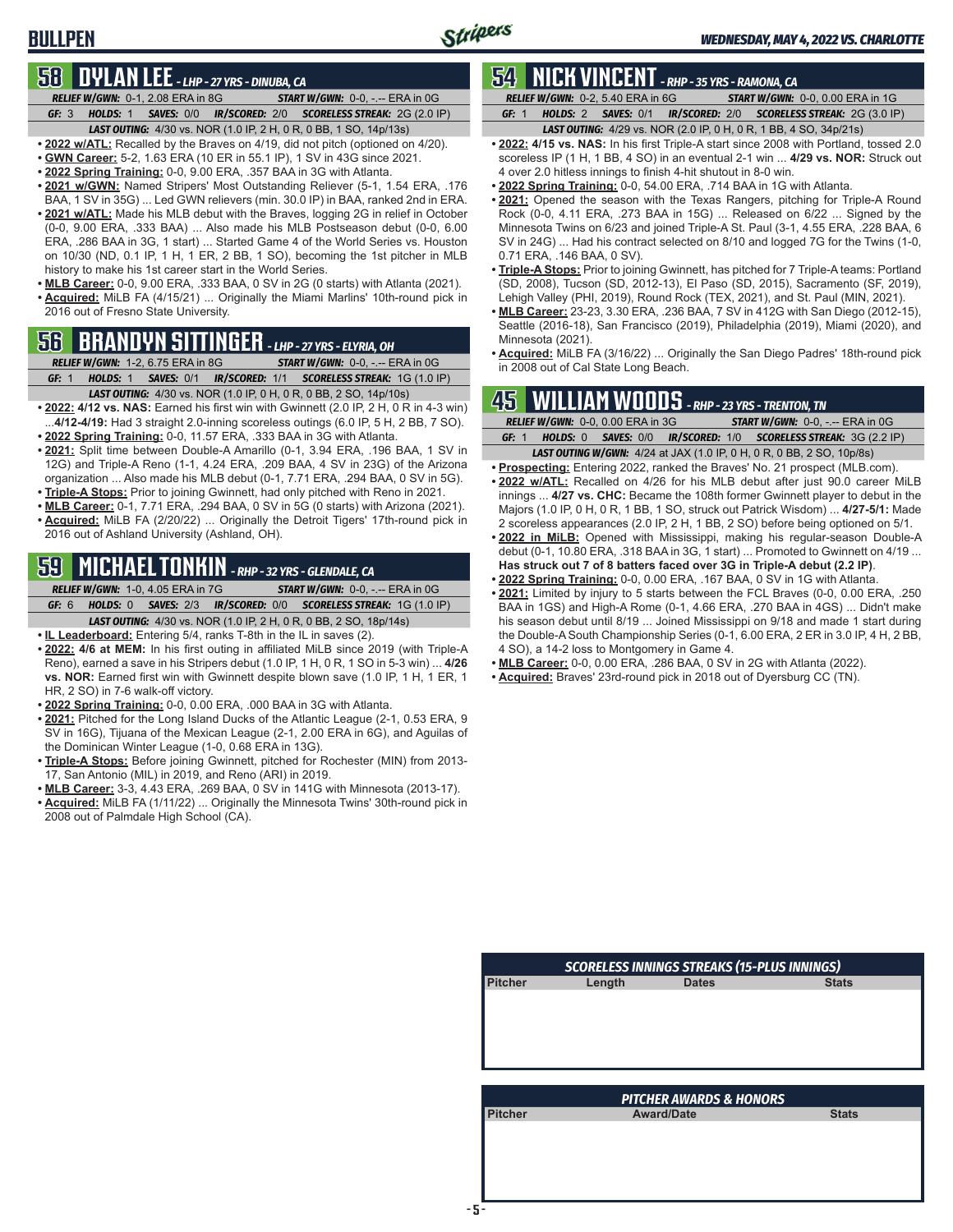#### Stripers **BATTERS** *WEDNESDAY, MAY 4, 2022 VS. CHARLOTTE TOTAL:* .255, 21 HR, .723 OPS *RISP:* .244, 4 HR, .671 OPS *RUNS/INNING: 1 2 3 4 5 6 7 8 9 X TOT Vs. LHP:* .252, 8 HR, .786 OPS *RISP/2O:* .270, 1 HR, .683 OPS **Stripers:** 15 19 26 5 15 6 10 7 8 2 113 *Vs. RHP:* .256, 13 HR, .702 OPS *LOADED:* .231, 0 HR, .543 OPS **Opponents:** 17 7 13 7 18 10 16 10 10 1 109

| <b>HOME RUNS</b> |                          |                |    |              |      |                |                |                        |                                          | <b>MULTI-GAMES</b> |                |           |
|------------------|--------------------------|----------------|----|--------------|------|----------------|----------------|------------------------|------------------------------------------|--------------------|----------------|-----------|
| <b>Player</b>    | 1R                       | 2R             | 3R | <b>GS</b>    | Tot. |                |                | Off LH Off RH Team W-L | Last HR with Gwinnett (Regular Season)   | <b>Hit</b>         | <b>RBI</b>     | <b>HR</b> |
| Acuña Jr.        |                          |                |    |              |      |                |                | $0 - 0$                | 4/17/18 vs. SWB, 2R (LH Josh Rogers)     | 3                  |                |           |
| Casteel          | 3                        |                | ۰  |              | 3    |                | 2              | $1 - 2$                | 4/23/22 at JAX, 1R (RH Jeff Brigham)     |                    |                |           |
| Contreras        |                          |                |    |              |      |                |                | $0 - 0$                | 9/7/21 at COL, 1R (LH Kirk McCarty)      | 4                  |                |           |
| Dean             |                          |                | ۰  |              |      |                |                | $0 - 0$                |                                          | 3                  | $\overline{2}$ |           |
| Demeritte        | $\overline{\phantom{a}}$ |                |    | ۰            | 2    |                | $\overline{2}$ | $0 - 2$                | 4/14/22 vs. NAS, 2R (RH Jason Alexander) | 3                  | $\overline{2}$ |           |
| DeShields        |                          |                |    |              |      |                |                | $0 - 0$                |                                          | 4                  |                |           |
| <b>Dickerson</b> |                          | -              | ۰  |              |      |                |                | $0 - 0$                |                                          | ۰                  | ۰              |           |
| Goins            |                          |                | ۰  |              |      |                |                | $0 - 0$                | 9/14/21 vs. NAS, 1R (RH Josh Lindblom)   |                    | ۰              |           |
| Gonzalez         |                          |                |    |              |      |                |                | $0 - 0$                |                                          | $\overline{2}$     |                |           |
| Gosselin         | ۰.                       |                | ٠  | ٠            |      |                |                | $1 - 0$                | 4/23/22 at JAX, 2R (RH Huascar Brazoban) | 6                  |                |           |
| Jenista          | 3                        |                | ۰  |              | 4    |                | 3              | $3-0$                  | 4/12/22 vs. NAS, 1R (LH Rex Brothers)    |                    | 2              |           |
| Nogowski         |                          |                |    |              |      |                |                | $1 - 0$                | 4/12/22 vs. NAS, 2R (RH Caleb Boushley)  | 5                  | 3              |           |
| H. Perez         |                          | ä,             | ٠  |              |      |                |                | $1 - 0$                | 4/30/22 vs. NOR, 1R (RH Marcos Diplan)   |                    | -              |           |
| Shewmake         | $\overline{2}$           |                | ۰  |              | 2    |                |                | $2 - 0$                | 4/27/22 vs. NOR, 1R (RH Matt Vogel)      | 6                  | ۰              |           |
| Tromp            |                          | $\overline{2}$ |    |              | 3    | $\mathcal{P}$  |                | $1 - 1$                | 5/3/22 vs. CLT, 2R (LH Wes Benjamin)     | 4                  |                |           |
| <b>Tucker</b>    |                          |                | ۰  |              |      |                |                | $0 - 0$                |                                          | 5                  | 2              |           |
| <b>Valaika</b>   |                          | 2              | ٠. |              | 3    | $\overline{2}$ |                | $3-0$                  | 5/3/22 vs. CLT, 1R (LH Wes Benjamin)     | 8                  | 6              |           |
| <b>Waters</b>    |                          |                |    |              |      |                |                | $1 - 0$                | 5/3/22 vs. CLT, 1R (LH Wes Benjamin)     |                    |                |           |
| Total:           | 12                       | 8              | 1  | $\mathbf{0}$ | 21   |                |                |                        |                                          |                    |                |           |

**Back-to-Back Homers (1x) Leadoff (Game) Homers (1x): Walk-Off Homers (0x):**

Nogowski (2R) / Jenista, 4/12 vs. NAS (2nd Inning) Waters (5/3 vs. CLT) None

| <b>STRIPERS BATTING BY MONTH</b> |            |    |    |    |           |            |    |            |            |            |
|----------------------------------|------------|----|----|----|-----------|------------|----|------------|------------|------------|
|                                  | <b>AVG</b> | G  | 2B | 3B | <b>HR</b> | <b>RBI</b> | SB | <b>OBP</b> | <b>SLG</b> | <b>OPS</b> |
| April:                           | .249       | 23 | 39 | 4  | 17        | 85         | 22 | .321       | .377       | .698       |
| May:                             | .328       | 2  | 5  | 0  | 4         | 17         |    | .413       | .582       | .995       |
| June:                            |            |    |    |    |           |            |    |            |            |            |
| July                             |            |    |    |    |           |            |    |            |            |            |
| August:                          |            |    |    |    |           |            |    |            |            |            |
| September:                       |            |    |    |    |           |            |    |            |            |            |
|                                  |            |    |    |    |           |            |    |            |            |            |

# **9 RYAN CASTEEL** *- C - 30 YRS - CHATTANOOGA, TN*

**SEASON WITH GWN:** .179, 3 HR, 5 RBI, 0 SB, .778 OPS *5/3 vs. CLT:*DNP *CLT SERIES:* .--- (0-0)

- **• 2022:** Of his 5 hits, 3 are solo homers (4/9 at MEM, 4/14 vs. NAS, 4/23 at JAX) ... **4/30 vs. NOR:** Tallied his first triple with Gwinnett (1-for-4, 2 RBI).
- **• GWN Career:** .217 (40-for-184), 6 2B, 1 3B, 11 HR, 33 RBI in 76G since 2021.
- **• 2021:** Spent the entire year with Gwinnett, batting .224 (6 2B, 8 HR, 13 R, 28 RBI, .716 OPS) in 68G ... Led the club in pinch-hit at-bats (28) and hits with the bases loaded (4-for-6, .667, 2 2B, 1 HR, 12 RBI, 2.125 OPS).
- **• Triple-A Stops:** Prior to Gwinnett, played for Albuquerque (COL) from 2015-16. **• MLB Career:** Has yet to make his Major League debut.
- **• Acquired:** MiLB FA (11/29/21) ... On his 3rd contract with Atlanta (also signed on 1/24/19 and 3/14/21) ... Originally the Colorado Rockies' 17th-round pick in 2010 out of Cleveland State Community College (Cleveland, TN).

# **26 DELINO DESHIELDS JR.** *- OF - 29 YRS - EASTON, MD*

| <b>SEASON WITH GWN:</b> .263, 0 HR, 5 RBI, 5 SB, .702 OPS                                                                                                                                                                      | <b>HIT STREAK: -1G (0-3)</b>  |
|--------------------------------------------------------------------------------------------------------------------------------------------------------------------------------------------------------------------------------|-------------------------------|
| 5/3 vs. CLT: $0-3$ , $2R$ , BB                                                                                                                                                                                                 | <b>CLT SERIES:</b> .000 (0-3) |
| $(0.000, 0.000, 0.000, 0.000, 0.000, 0.000, 0.000, 0.000, 0.000, 0.000, 0.000, 0.000, 0.000, 0.000, 0.000, 0.000, 0.000, 0.000, 0.000, 0.000, 0.000, 0.000, 0.000, 0.000, 0.000, 0.000, 0.000, 0.000, 0.000, 0.000, 0.000, 0.$ |                               |

- **• 2022: In 8G since 4/23, batting .310 (9-for-29, 1 2B, 5 R, 4 RBI, 1 SB)** ... **4/26 vs. NOR:** Notched first multi-RBI game of the year (1-for-4, 2 RBI).
- **• 2022 Spring Training:** .125 (1-for-8) in 4G with Miami ... Released on 4/3. **• 2021:** Played in the Texas, Boston, and Cincinnati orgs ... Spent time with Round Rock (TEX) and Worcester (BOS) in Triple-A (.252, 13 2B, 2 3B, 6 HR, 22 RBI, 21 SB in 84G) ... Finished with the Reds (.255, 5 2B, 1 HR, 6 RBI, 2 SB in 25G). **• Triple-A Stops:** Prior to joining Gwinnett, played for Round Rock (TEX, 2015-16,
- 2018, 2021), Nashville (TEX, 2019), and Worcester (BOS, 2021).
- **• MLB Career:** .246, 81 2B, 19 3B, 19 HR, 139 RBI, 111 SB in 601G with Texas (2015-19), Cleveland (2020), and Cincinnati (2021) ... Played for Texas (2015) and Cleveland (2020) in MLB Postseason (.290, 3 2B, 2 RBI, 1 SB in 7G).
- **• Acquired:** MiLB FA (4/5/22) ... Originally the Texas Rangers' 1st-round pick (3rd overall) in 2014 out of Woodward Academy (College Park, GA).
- **• Bloodlines:** Is the son of Delino DeShields, 13-year MLB infielder (MON, LAD, STL, BAL, CHC) from 1990-2002 ... Finished 2nd in NL R.O.Y. voting in 1990.

| <b>PINCH HITTERS</b> |       |    |   |   |    |    |           |            |           |           |
|----------------------|-------|----|---|---|----|----|-----------|------------|-----------|-----------|
| <b>Player</b>        | AVG.  | AB | R | н | 2B | 3B | <b>HR</b> | <b>RBI</b> | <b>BB</b> | <b>SO</b> |
| Contreras            | 1.000 |    |   |   | 0  |    | O         | O          |           |           |
| Jenista              | .000  |    |   | 0 |    |    |           |            |           |           |
| Totals:              | .500  |    | 0 |   | 0  | 0  | 0         |            | u         |           |
|                      |       |    |   |   |    |    |           |            |           |           |
|                      |       |    |   |   |    |    |           |            |           |           |

# **30 ALEX DICKERSON** *- OF - 31 YRS - POWAY, CA*

| <b>SEASON WITH GWN:</b> .333, 0 HR, 0 RBI, 0 SB, 1.000 OPS | <b>HIT STREAK:</b> $2G(2-6)$   |
|------------------------------------------------------------|--------------------------------|
| $5/3$ vs. CLT: DNP                                         | <b>CLT SERIES:</b> $--- (0-0)$ |

- **• 2022 w/ATL:** Was on the Braves' Opening Day roster, hit .121 (4-for-33, 1 HR, 3 R, 2 RBI) in 13G ... DFA'd on 4/28, outrighted to Gwinnett on 4/30.
- **• 2022 Spring Training:** .136 (3-for-22, 1 2B, 2 HR, 3 RBI) in 10G with Atlanta.
- **• 2021:** Logged 111G with San Francisco (.233, 10 2B, 2 3B, 13 HR, 38 RBI, 1 SB, .724 OPS) ... Set MLB career highs in games, hits (66), homers, and RBI ... Also played 11G with Triple-A Sacramento (.289, 3 2B, 2 HR, 4 RBI).
- **• Triple-A Stops:** Prior to joining Gwinnett, played for El Paso (SD, 2015-16, 2019) and Sacramento (2019, 2021) ... Was PCL Rookie of the Year and Postseason All-Star in 2015 (.307, 36 2B, 9 3B, 12 HR, 82 R, 71 RBI, .877 OPS in 125G).
- **• MLB Career:** .255, 49 2B, 8 3B, 40 HR, 132 RBI, 7 SB, .785 OPS in 339G with San Diego (2016, 2019), San Francisco (2019-21), and Atlanta (2022) ... Made MLB Postseason debut with Giants in 2021 (.000, 0-for-4 in 4G).
- **• Acquired:** MLB FA (3/16/22) ... Originally the Pittsburgh Pirates' 3rd-round pick in 2011 out of the University of Indiana.

# **1 RYAN GOINS** *- INF - 34 YRS - TEMPLE, TX*

| <b>SEASON WITH GWN: .103, 0 HR, 1 RBI, 0 SB, .224 OPS</b> | <b>HIT STREAK:</b> $1G(2-4)$  |
|-----------------------------------------------------------|-------------------------------|
| $5/3$ vs. CLT: DNP                                        | <b>CLT SERIES:</b> $---(0-0)$ |

- **• GWN Career:** .212 (76-for-358), 10 2B, 1 3B, 6 HR, 36 RBI in 107G since 2021.
- **• 2022 Spring Training:** .188 (3-for-16, 1 2B, 1 R, 1 RBI) in 11G with Atlanta.
- **• 2021:** Spent the entire year with Gwinnett, batting .233 (9 2B, 1 3B, 6 HR, 27 R, 35 RBI, 3 SB, .635 OPS) in 91G.
- **• Triple-A Stops:** Prior to joining Gwinnett, played for Buffalo (TOR) from 2013-16, Lehigh Valley (PHI) in 2018, and Charlotte (CWS) in 2019 ... Was an International League Midseason All-Star with Charlotte in 2019.
- **• MLB Career:** .228, 71 2B, 12 3B, 22 HR, 158 RBI in 555G with Toronto (2013-17), Kansas City (2018), Chicago White Sox (2019-20) ... Played for Toronto in 2015- 16 Postseasons (.146, 1 HR, 5 RBI in 14G).
- **• Acquired:** MiLB FA (3/13/22), his 2nd deal with Atlanta (also signed on 2/25/21) Originally the Toronto Blue Jays' 4th-round pick in 2009 out of Dallas Baptist University (Dallas, TX).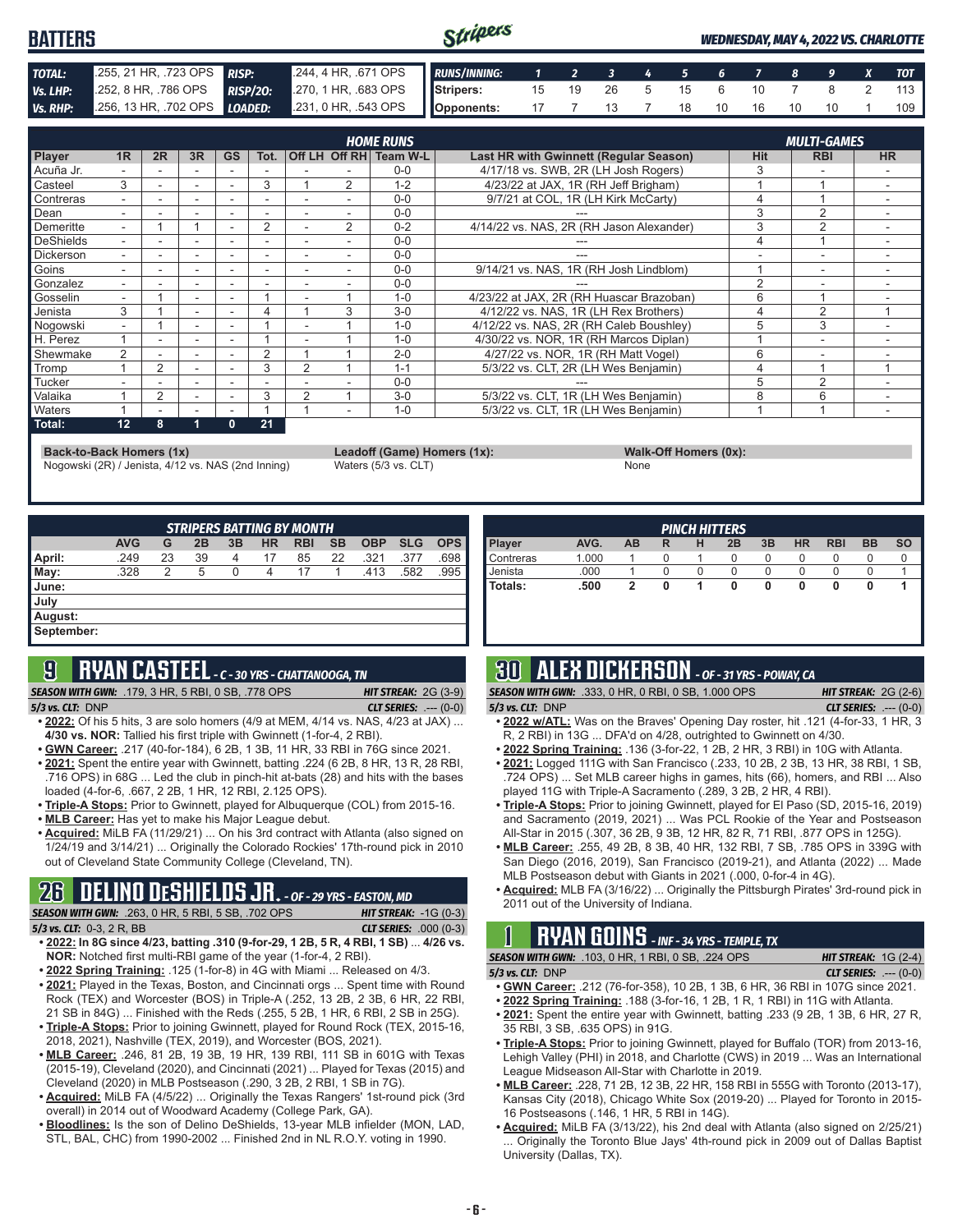# **5 PHIL GOSSELIN** *- INF - 33 YRS - BRYN MAWR, PA*

#### *5/3 vs. CLT:*2-4, 2B *CLT SERIES:* .500 (2-4)

**BATTERS**

- *SEASON WITH GWN:*.286, 1 HR, 8 RBI, 1 SB, .773 OPS *HIT STREAK:* 1G (2-4)
	-
- **• 2022: 4/5-4/20:** Posted team-best 11-game on-base streak (.263, 10-for-38, 8 BB, .396 OBP) ... **4/23 at JAX:** Blasted 2-run HR (1), his first with Gwinnett since 8/25/18 at CLT, went 1-for-4 with season-high 3 RBI.
- **• GWN Career:** .294 (277-for-941), 55 2B, 9 3B, 13 HR, 90 RBI, 8 SB in 256G from 2013-14, 2018, and 2022 ... Set Gwinnett record for single-season batting average in 2014 (.344), earning team MVP and IL Postseason All-Star honors.
- **• 2022 Spring Training:** .125 (1-for-8) in 4G with Atlanta.
- **• 2021:** Spent the entire year with the LA Angels, batting .261 (14 2B, 7 HR, 47 RBI, 4 SB) in 104G ... His 90 hits were an MLB career high.
- **• Triple-A Stops:** In addition to Gwinnett, has also played for Reno (ARI) in 2015, Round Rock (TEX) in 2017, Indianapolis (PIT) in 2017, Louisville (CIN) in 2018, and Lehigh Valley (PHI) in 2019.
- **• MLB Career:** .261, 49 2B, 2 3B, 17 HR, 101 RBI, 11 SB in 463G with Atlanta (2013-15), Arizona (2015-16), Texas (2017), Pittsburgh (2017), Cincinnati (2018), Philadelphia (2019-20), and LA Angels (2021).
- **• Acquired:** MiLB FA (3/19/22) ... Originally the Atlanta Braves' 5th-round pick in 2010 out of the University of Virginia ... Traded to Arizona in the deal that brought in RHP Touki Toussaint (6/20/15).

# **18 GREYSON JENISTA** *- OF - 25 YRS - LAWRENCE, KS*

*SEASON WITH GWN:*.254, 4 HR, 7 RBI, 0 SB, .832 OPS *HIT STREAK:* -2G (0-5) *5/3 vs. CLT:*0-2, 2 BB, 2 R *CLT SERIES:* .000 (0-2)

- **• 2022: 4/7 at MEM:** Tallied his first career Triple-A hit and RBI with a solo homer to deep CF (2-for-4, RBI) ... **4/12 vs. NAS:** Notched his 2nd career multi-homer game (1st in Triple-A) with pair of solo blasts (#3-4, 2-for-3, 2 RBI).
- **• 2022 Spring Training:** .000 (0-for-6, 1 RBI) in 4G with Atlanta.
- **• 2021:** Spent the entire year with Double-A Mississippi, batting .216 (7 2B, 2 3B, 19 HR, 45 R, 42 RBI, 7 SB, .808 OPS) in 89G ... Ranked among Double-A South leaders in homers (6th), walks (7th, 51), slugging (10th, .465), and OPS (10th) ... In the Double-A South Championship Series, hit .167 (3 HR, 3 RBI) in 5G ... His solo homer in Game 5 on 9/26 vs. Montgomery was the difference in a 2-1 win.
- **• Triple-A Stops:** Is making his Triple-A debut in 2022.
- **• MLB Career:** Has yet to make his Major League debut.
- **• Acquired:** Braves' 2nd-round pick in 2018 out of Wichita State University (KS).

### **28 JOHN NOGOWSKI** *- INF - 29 YRS - TALLAHASSEE, FL SEASON WITH GWN:*.215, 1 HR, 10 RBI, 2 SB, .629 OPS *HIT STREAK:* -1G (0-4)

| ------------- |  |  |
|---------------|--|--|
|               |  |  |

- *5/3 vs. CLT:*0-4 *CLT SERIES:* .000 (0-4) **• 2022: 4/12 vs. NAS:** Belted Gwinnett's first homer at Coolray Field this year (2 run), finished 2-for-3 with 2 RBI.
- **• 2022 Spring Training:** .294 (5-for-17, 1 2B, 3 R, 4 RBI) in 9G with Atlanta.
- **• 2021:** Played for 3 different Triple-A Teams (Memphis, Indianapolis, Sacramento) and 2 different MLB teams (St. Louis, Pittsburgh) ... Combined to bat .211 (7 2B, 6 HR, 29 RBI, 6 SB) in 64G in MiLB ... In 52G in MLB, hit .233 (7 2B, 1 HR, 14 RBI).
- **• Triple-A Stops:** Prior to joining Gwinnett, has played for Memphis (STL) in 2019 and 2021, Indianapolis (PIT) in 2021, and Sacramento (SF) in 2021.
- **• MLB Career:** .233, 7 2B, 0 3B, 1 HR, 14 RBI, 0 SB in 52G with St. Louis (2020-21) and Pittsburgh (2021).
- **• Acquired:** Claimed from San Francisco in the 2021 Rule 5 Draft ... Originally the Oakland Athletics' 34th-round pick in 2014 out of Florida State University.

# **7 HERNAN PEREZ** *- INF - 31 YRS - VILLA DE CURA, VENEZUELA*

*SEASON WITH GWN:*.267, 1 HR, 2 RBI, 1 SB, .835 OPS *HIT STREAK:* -1G (0-4)

- *5/3 vs. CLT:*0-4, SF, RBI *CLT SERIES:* .000 (0-4), RBI
- **• 2022:** Played 3G with Tijuana of the Mexican League (.231, 1 2B, 1 HR, 3 RBI) before being signed by Atlanta and joining Gwinnett on 4/29.
- **• 2021:** Made Washington's Opening Day roster, but hit .053 in 10G before being DFA'd on 5/4 ... Signed MiLB deal with Milwaukee on 5/7 ... Played 23G with Nashville (.357, 6 2B, 3 HR, 18 RBI, 4 SB) before being released on 7/4 ... Won MVP of the Venezuela Winter League (.296, 6 HR, 22 RBI in 31G with Aragua).
- **• Triple-A Stops:** Prior to joining Gwinnett, has played for Toledo (DET, 2013-14), Colorado Springs (MIL, 2016), San Antonio (MIL, 2019), and Nashville (MIL, 2021) Won IL Player of the Week once with the Mud Hens (6/16/14).
- **• MLB Career:** .250, 74 2B, 11 3B, 45 HR, 180 RBI, 69 SB, .662 OPS in 651G with Detroit (2012-15), Milwaukee (2015-19), Chicago Cubs (2020), and Washington (2021) ... Played in 13 MLB Postseason games with Detroit (2013-14) and Milwaukee (2018), batting .188 (3-for-16, 2 2B, 2 RBI, 2 SB).
- **• Acquired:** MiLB FA (4/28/22) ... Originally signed by the Detroit Tigers as a NDFA out of Venezuela (5/14/19).

# **8 BRADEN SHEWMAKE** *- INF - 24 YRS - WYLIE, TX*

*SEASON WITH GWN:*.279, 2 HR, 4 RBI, 3 SB, .741 OPS *HIT STREAK:* -1G (0-3) *5/3 vs. CLT:*0-3, R, 2 BB *CLT SERIES:* .000 (0-3)

- **• Prospecting:** Entering 2022, ranked the Braves' No. 6 prospect by MLB.com. **• 2022: 4/5 at MEM:** Went 2-for-4 with a stolen base in his Triple-A debut ... **4/6 at MEM:** Blasted his first career Triple-A homer (solo) in 3-for-5 effort ... **4/27 vs. NOR:** Belted his first Coolray Field homer (solo, #2, 1-for-5, 1 RBI) ... **4/28 vs. NOR:** Notched the 3rd multi-steal game of his career (2 SB, 2-for-4, 2B, R).
- **• 2022 Spring Training:** .000 (0-for-9, 1 R, 1 RBI) in 5G with Atlanta.
- **• 2021:** Spent the entire year with Double-A Mississippi, batting .228 (14 2B, 3 3B, 12 HR, 40 R, 40 RBI, 4 SB, .672 OPS) in 83G ... In the Double-A South Championship Series, hit .100 (2 R, 1 RBI) in 5G ... Named by MiLB.com as a Braves Organization All-Star.
- **• Triple-A Stops:** Is making his Triple-A debut in 2022.
- **• MLB Career:** Has yet to make his Major League debut.
- **• Acquired:** Braves' 1st-round pick (21st overall) in 2019 out of Texas A&M.

# **14 CHADWICK TROMP** *- C - 26 YRS - ORANJESTAD, ARUBA*

*SEASON WITH GWN:*.341, 3 HR, 8 RBI, 0 SB, .974 OPS *HIT STREAK:* 6G (9-23)

- *5/3 vs. CLT:*2-3, 2 HR, 3 R, 4 RBI, BB *CLT SERIES:* .667 (2-3), 2 HR, 4 RBI **• 2022: 4/5 at MEM:** Tallied Gwinnett's first homer and RBI of the year (solo) in 2-1 loss (2-for-4) ... DFA'd by Atlanta on 4/12, outrighted on 4/19 ... **5/3 vs. CLT:** Tallied his 4th career 2-homer game with a pair of 2-run blasts (#2-3), finished with a season-high 4 RBI (2-for-3).
- **• GWN Career:** .293 (17-for-58), 2 2B, 0 3B, 3 HR, 8 RBI, 0 SB in 16G since 2021. **• 2022 Spring Training:** .400 (2-for-5, 1 2B, 2 R) in 4G with Atlanta.
- **• 2021:** Played 55G with Triple-A Sacramento (.224, 12 2B, 6 HR, 24 RBI) and 9G with San Francisco (.222, 1 HR, 2 RBI) ... DFA'd on 9/18, claimed by Atlanta on 9/21 ... Joined Gwinnett and hit .176 (0 XBH, 0 RBI) in 5G.
- **• Triple-A Stops:** Prior to joining Gwinnett, has played for Louisville (CIN) in 2015 and 2018-19, and Sacramento (SF) in 2021.
- **• MLB Career:** .215, 1 2B, 0 3B, 5 HR, 12 RBI, 0 SB in 33G with San Francisco (2020-21).
- **• Acquired:** Claimed off waivers from San Francisco (9/21/21) ... Originally signed by the Cincinnati Reds as a NDFA (1/24/13) out of Aruba.

# **17 PRESTON TUCKER** *- OF - 31 YRS - TAMPA, FL*

| <b>SEASON WITH GWN:</b> .304, 0 HR, 7 RBI, 0 SB, .808 OPS | <b>HIT STREAK:</b> $2G(3-5)$   |
|-----------------------------------------------------------|--------------------------------|
| $5/3$ vs. CLT: Def. Replacement, 1-1                      | <b>CLT SERIES:</b> 1.000 (1-1) |

- **• 2022: In 10G since 4/18, batting .361 (13-for-36, 4 2B, 8 R, 6 RBI, .891 OPS)** ... **4/9 at MEM:** In his first affiliated game since 5/7/19 with Triple-A Charlotte, went 2-for-3 (2B, R, RBI).
- **• GWN Career:** .276 (32-for-116), 10 2B, 1 3B, 0 HR, 13 RBI in 33G since 2018.
- **• 2021:** Played for Kia of the KBO (.237, 24 2B, 1 3B, 9 HR, 59 RBI in 127G), his 3rd-straight season with the club (hit .284 with 50 HR in 364G from 2019-21).
- **• Triple-A Stops:** Has played for 5 teams in all, including Oklahoma City (HOU, 2014), Fresno (HOU, 2015-17), Gwinnett (ATL, 2018), Louisville (CIN, 2018), and Charlotte (CWS, 2019).
- **• MLB Career:** .222, 38 2B, 1 3B, 23 HR, 68 RBI in 243G with Houston (2015-16), Cincinnati (2018), and Atlanta (.240, 4 HR, 22 RBI in 80G in 2018) ... Played in the 2015 MLB Postseason with Houston (0-for-2 in 3G).
- **• Acquired:** MiLB FA (3/31/22) ... Is 2nd stint with Atlanta (2018) ... Originally the Houston Astros' 7th-round pick in 2012 out of the University of Florida.

# **4 PAT VALAIKA** *- INF - 29 YRS - VALENCIA, CA*

*SEASON WITH GWN:*.294, 3 HR, 19 RBI, 1 SB, .840 OPS *HIT STREAK:* 2G (4-9)

- *5/3 vs. CLT:*2-5, HR, R, 2 RBI *CLT SERIES:* .400 (2-5), HR, 2 RBI
- **• IL Leaderboard:** Entering 5/4, ranks T-8th in RBI (19).
- **• 2022: In 8G since 4/23, batting .353 (12-for-34, 4 2B, 1 HR, 7 R, 10 RBI, .969 OPS)** ... **4/6 at MEM:** Crushed go-ahead 2-run HR (1) in 5-3 win (2-for-5, 2 RBI) ... **4/7 at MEM:** Fell triple shy of the cycle (3-for-4, 2-run HR, 3 RBI) in 5-2 win ... **4/26 vs. NOR:** Hit walk-off sac fly in 9th for 7-6 win (2-for-3, 2 R, RBI).
- **• 2022 Spring Training:** .300 (3-for-10, 1 2B, 1 HR, 2 R, 3 RBI) in 7G with Atlanta.
- **• 2021:** Split year between Baltimore (.201, 8 2B, 5 HR, 25 RBI, 1 SB in 91G) and Triple-A Norfolk (.225, 1 2B, 2 HR, 7 RBI in 22G).
- **• Triple-A Stops:** Prior to joining Gwinnett, has played for Albuquerque (COL) from 2016-19 and Norfolk (BAL) in 2021 ... Was Pacific Coast League All-Star in 2019.
- **• MLB Career:** .221, 34 2B, 1 3B, 30 HR, 92 RBI, 1 SB in 374G with Colorado (2016-19) and Baltimore (2020-21) ... Played in the MLB Postseason with the Rockies in 2017 and 2018 (.500, 1-for-2, 1 2B in 2G).
- **• Acquired:** MiLB FA (3/18/22) ... Originally the Colorado Rockies' 9th-round pick in 2013 out of UCLA.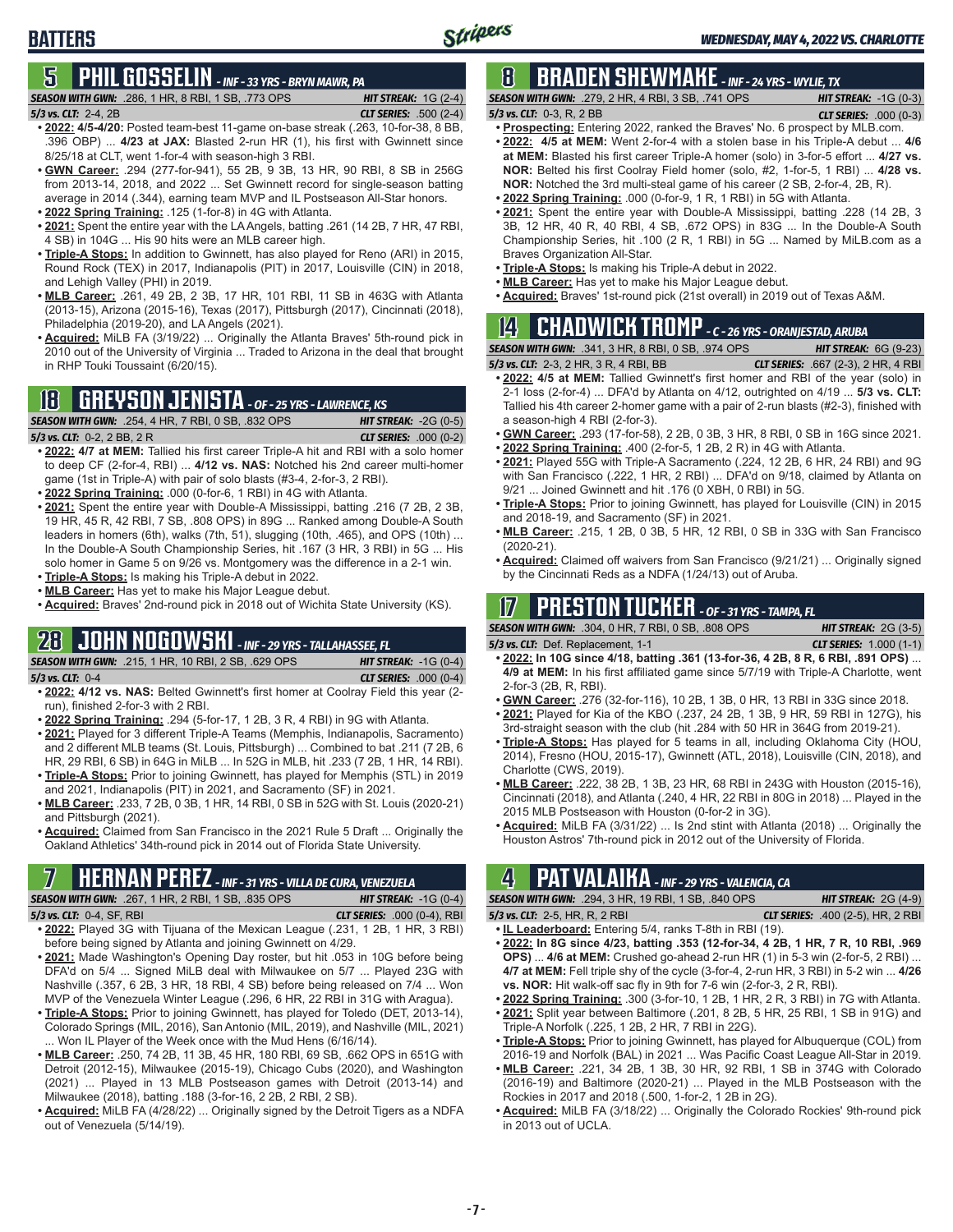# **11 DREW WATERS** *- OF - 23 YRS - ATLANTA, GA*

*SEASON WITH GWN:*1.000, 1 HR, 2 RBI, 0 SB, 2.750 OPS *HIT STREAK:* 1G (4-4)

**BATTERS**

*5/3 vs. CLT:*4-4, HR, 2 R, 2 RBI *CLT SERIES:* 1.000 (4-4), HR, 2 RBI **• Prospecting:** Entering 2022, ranked the Braves' No. 3 prospect by MLB.com.

- **• 2022:** Began the season on Gwinnett's 7-day Injured List ... Joined High-A Rome for rehab assignment on 4/28 (.364, 4-for-11, 1 2B, 1 HR, 2 RBI in 3G) ... **5/3 vs. CLT:** In his first game off the IL, blasted a leadoff HR (3rd career leadoff HR with GWN) on the game's first pitch and finished 4-for-4 (2 R, 2 RBI).
- **• GWN Career:** .252 (130-for-515), 27 2B, 1 3B, 14 HR, 89 R, 50 RBI, 31 SB in 130G since 2019 ... Also logged 4G in 2019 Playoffs (.188, 1 2B, 1 SB).
- **• 2022 Spring Training:** .500 (2-for-4, 1 HR, 1 RBI, 1 SB) in 2G with Atlanta.
- **• 2021:** Spent the entire year with Gwinnett, batting .240 (22 2B, 1 3B, 11 HR, 70 R, 37 RBI, 28 SB) in 103G ... Ranked among Triple-A East leaders in runs (T-4th) and steals (5th) ... Led all Triple-A East hitters in extra-base hits in July with 17 (.301, 11 2B, 1 3B, 5 HR, 23 R, 17 RBI, .924 OPS in 24G) ... Played for the NL Team in the SiriusXM All-Star Futures Game on 7/11 in Denver, CO (1-for-1, BB) ... Received Gwinnett's Community Service Award on 10/2.
- **• MLB Career:** Has yet to make his Major League debut.
- **• Award Winner:** Was the Double-A Southern League's Most Valuable Player and Batting Champion in 2019 (.319, 35 2B, 9 3B, 5 HR, 63 R, 41 RBI, 13 SB in 108G with Mississippi) ... Also earned M-Braves' co-Player of the Year for 2019.
- **• Acquired:** Braves' 2nd-round pick (41st overall) in 2017 out of Etowah High School (Woodstock, GA).

| <b>HITTING STREAKS (10-PLUS GAMES)</b> |              |              |  |
|----------------------------------------|--------------|--------------|--|
| Player                                 | Length/Dates | <b>Stats</b> |  |
|                                        |              |              |  |
|                                        |              |              |  |
|                                        |              |              |  |
|                                        |              |              |  |

**Player Length/Dates Stats** 

*ON-BASE STREAKS (15-PLUS GAMES)*

| <b>HITTER AWARDS &amp; HONORS</b> |                   |              |  |  |
|-----------------------------------|-------------------|--------------|--|--|
| Player                            | <b>Award/Date</b> | <b>Stats</b> |  |  |
|                                   |                   |              |  |  |
|                                   |                   |              |  |  |
|                                   |                   |              |  |  |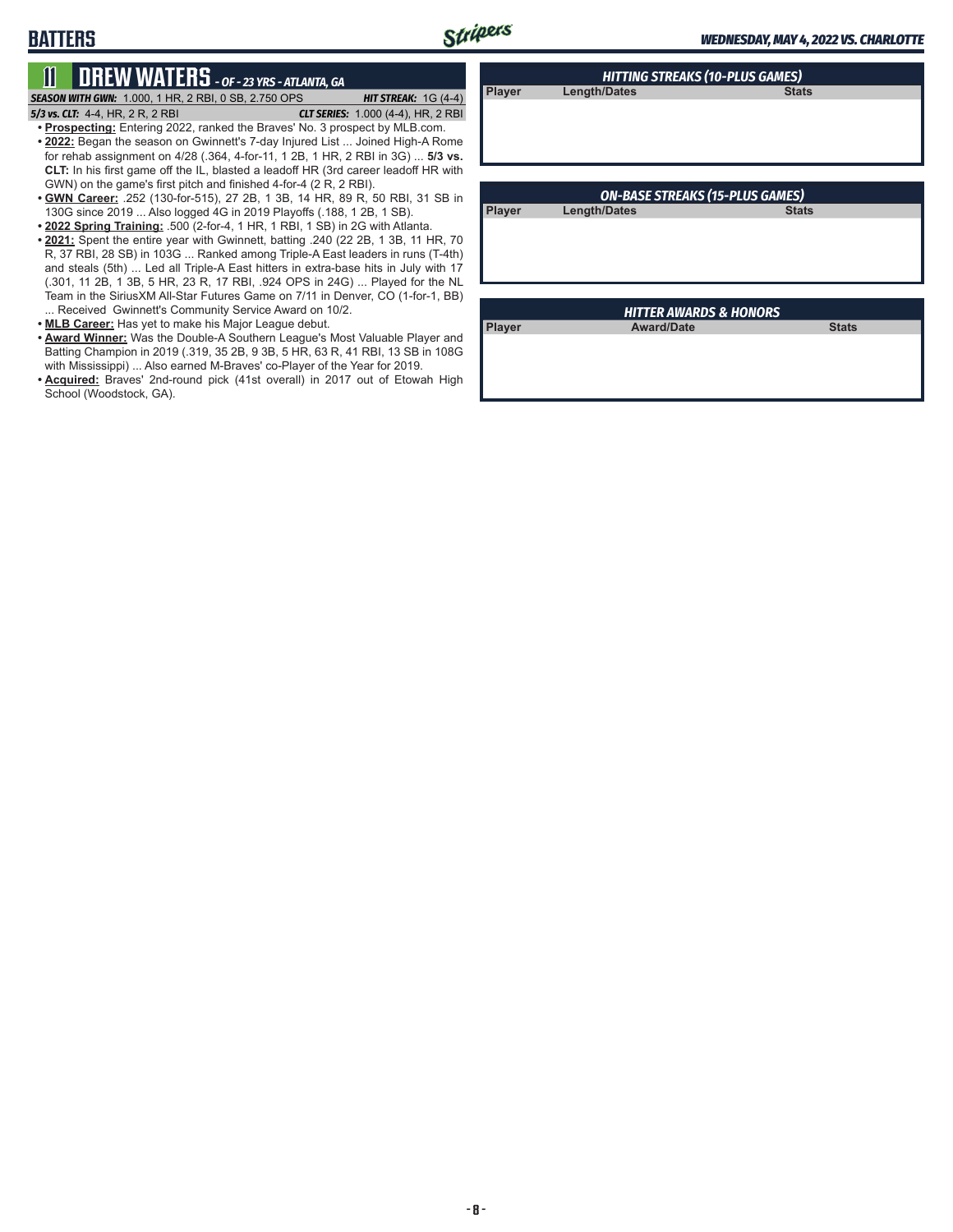# **SEASON SUMMARY**



#### **TEAM HIGHS & LOWS OFFENSE:** Most Runs, Game.................................................................... 11 (5/3 vs. Charlotte) Most Runs, Inning.......................................... 5 (2x, last: 7th Inning, 5/1 vs. Norfolk) Fewest Runs, Game................................................0 (3x, last: 4/19 at Jacksonville) Most Hits, Game ....................................................................... 18 (4/27 vs. Norfolk) Fewest Hits, Game..................................................2 (2x, last: 4/20 at Jacksonville) Most Doubles, Game .......................................................4 (3x, last: 5/1 vs. Norfolk) Most Triples, Game .....................................................................2 (4/8 at Memphis) Most Home Runs, Game ........................................................... 4 (5/3 vs. Charlotte) Most Home Runs, Inning............................ 2 (3x, last: 1st Inning, 5/3 vs. Charlotte) Most Extra-Base Hits, Game .......................................................6 (4/9 at Memphis) Most Stolen Bases, Game ....................................................... 3 (4/14 vs. Nashville) Most Caught Stealing, Game ........................................1 (7x, last: 4/29 vs. Norfolk) Most Left on Base, Game ............................................11 (2x, last: 4/29 vs. Norfolk) Most Hits with RISP, Game .............................................6 (3x, last: 5/1 vs. Norfolk) Most Strikeouts, Game ..............................................................14 (4/5 at Memphis) Most Walks, Game ................................................................... 11 (4/29 vs. Norfolk) **PITCHING:** Most Strikeouts, Game .......................................................... 15 (4/15 vs. Nashville) Most Walks, Game ...............................................................8 (4/24 at Jacksonville) Most Runs Allowed, Inning .................................... 7 (8th Inning, 4/13 vs. Nashville) Most Runs Allowed, Game .................................................... 10 (4/16 vs. Nashville) Fewest Runs Allowed, Game ........................................0 (2x, last: 4/30 vs. Norfolk) Most Hits Allowed, Game ........................................................ 13 (5/3 vs. Charlotte) Fewest Hits Allowed, Game ....................................................... 4 (4/29 vs. Norfolk) Most Home Runs Allowed, Game .................................3 (4x, last: 4/26 vs. Norfolk) Most Hit Batsmen, Game ........................................................... 3 (4/27 vs. Norfolk) Most Wild Pitches, Game .....................................................3 (4/23 at Jacksonville) **DEFENSE:** Most Double Plays Turned, Game ............................................. 4 (4/27 vs. Norfolk) Most Triple Plays Turned, Game ...................................................................... None Most Errors, Game .......................................................2 (3x, last: 5/3 vs. Charlotte) Most Stolen Bases Allowed, Game ............................................ 4 (4/26 vs. Norfolk) Most Caught Stealing, Game ........................................1 (5x, last: 4/28 vs. Norfolk) **HITTING (GAME): TEAM MISCELLANEOUS** Largest Margin of Victory.............................. 8 Runs (2x, last: 5/1 vs. Norfolk, 10-2) Largest Margin of Defeat.....................................10 Runs (4/16 vs. Nashville, 0-10) Largest Comeback Win .............................. 3 Runs (4/23 at Jacksonville, 5-8, 10-8)

Largest Blown Lead (Loss).............................. 5 Runs (4/13 vs. Nashville, 5-0, 5-7) Longest Game, Innings .........................................10 (2x, last: 4/23 at Jacksonville) Longest Game, Time ............................................................3:23 (4/10 at Memphis) Longest 9.0-Inning Game, Time ...........................................3:23 (4/10 at Memphis) Shortest 9.0-Inning Game, Time .....................................1:54 (4/19 at Jacksonville) Largest Home Attendance ................................................... 6,234 (4/26 vs. Norfolk) Largest Road Attendance ..............................................9,324 (4/23 at Jacksonville) Longest Total Delay............................................................... 1:29 (4/26 vs. Norfolk) Long Scoring Drought..........................................................29.2 Innings (4/15-4/20) Long Scoreless Streak ..........................................................23.0 Innings (4/28-5/1)

### **INDIVIDUAL HIGHS & LOWS**

#### Hits ...............................................................................4 (Waters, 5/3 vs. Charlotte) Runs ..............................................................................3 (Tromp, 5/3 vs. Charlotte) Doubles .....................................................................2 (Demeritte, 4/9 at Memphis) Triples..............................................................1 (4x, last: Casteel, 4/30 vs. Norfolk) Home Runs...................................................... 2 (2x, last: Tromp, 5/3 vs. Charlotte) Extra-Base Hits..........................................................3 (Demeritte, 4/9 at Memphis) Total Bases...................................................... 8 (3x, last: Tromp, 5/3 vs. Charlotte) RBI.................................................................................4 (Tromp, 5/3 vs. Charlotte) Strikeouts.......................................................4 (3x, last: Gosselin, 4/28 vs. Norfolk) Walks............................................................... 3 (3x, last: Jenista, 4/29 vs. Norfolk) Hit-by-Pitch.................................................... 1 (9x, last: Nogowski, 5/1 vs. Norfolk) Stolen Bases .............................................2 (2x, last: Shewmake, 4/28 vs. Norfolk) Caught Stealing........................................... 1 (7x, last: Nogowski, 4/29 vs. Norfolk)

### **PITCHING (GAME):**

| None |
|------|
|      |

#### **DEFENSE (GAME):**

### **STREAKS**

| OFFENSIVE (LONGEST IN 2022 ONLY): |  |
|-----------------------------------|--|
|                                   |  |
|                                   |  |
|                                   |  |
|                                   |  |
|                                   |  |

#### **PITCHING (LONGEST IN 2022 ONLY):**

| Consecutive Scoreless Outings5 Games (Kingham, 9.1 IP, 4/5-4/20) |  |
|------------------------------------------------------------------|--|
|                                                                  |  |
|                                                                  |  |
|                                                                  |  |

# **LAST TIME IT HAPPENED (GWINNETT REGULAR-SEASON HISTORY)**

### **TEAM OFFENSE:**

| <u>ILAM VI I LIVUL.</u> |                                                                    |
|-------------------------|--------------------------------------------------------------------|
|                         |                                                                    |
|                         |                                                                    |
| <b>TEAM PITCHING:</b>   |                                                                    |
| <b>TEAM DEFENSE:</b>    | Turn a Triple Play 6/5/21 vs. Jacksonville (Camargo-Kipnis-Snider) |

### **TEAM MISCELLANEOUS:**

| 21-Run Margin of Defeat…………………………………7/13/12 at Louisville (Lost 1-22) |  |
|-----------------------------------------------------------------------|--|

| Homers, Both Sides of Plate  Drew Waters (5/18/21 at Nashville) |
|-----------------------------------------------------------------|
|                                                                 |
|                                                                 |
|                                                                 |

**INDIVIDUAL OFFENSE:**

Back-to-Back-to-Back Homers ........ Arcia/Camargo/Demeritte (5/8/21 at Charlotte) Pitcher Hit a Homer ....................................Tim Gustafson (5/24/10 at Indianapolis) 4 Extra-Base Hits.........................................Ernesto Mejia (6/1/13 at Lehigh Valley) 4 Runs Scored....................................................Orlando Arcia (5/9/21 at Charlotte) 8 RBI......................................................................Austin Riley (5/13/18 vs. Norfolk) 3 Stolen Bases ............................................ Danny Santana (8/14/18 vs. Louisville) 22-Game Hitting Streak.......................................Jose Constanza (6/22/12-7/19/12) 48-Game On-Base Streak ..................................... Wes Timmons (5/27/09-8/16/09) 5-Game Homer Streak .............................................Adam Duvall (4/25/19-4/29/19) 8-Game RBI Streak ................................................Adonis Garcia (5/11/16-5/18/16) 7-Game Multi-Hit Streak....................................Tyler Pastornicky (4/10/13-4/16/13)

#### **INDIVIDUAL PITCHING:**

| 9.0-Inning No-Hitter (Solo)Todd Redmond (5/28/10 at Louisville)                |
|--------------------------------------------------------------------------------|
| 9.0-Inning No-Hitter (Comb.) Wooten/Marksberry/Ramirez (6/30/16 at Louisville) |
|                                                                                |
|                                                                                |
|                                                                                |
| 21 Consecutive Saves Converted Jairo Asencio (9/6/09-8/8/11)                   |
| 25.0-Inning Scoreless Streak Stephen Marek, 25.1 IP (6/6/10-8/2/10)            |
|                                                                                |